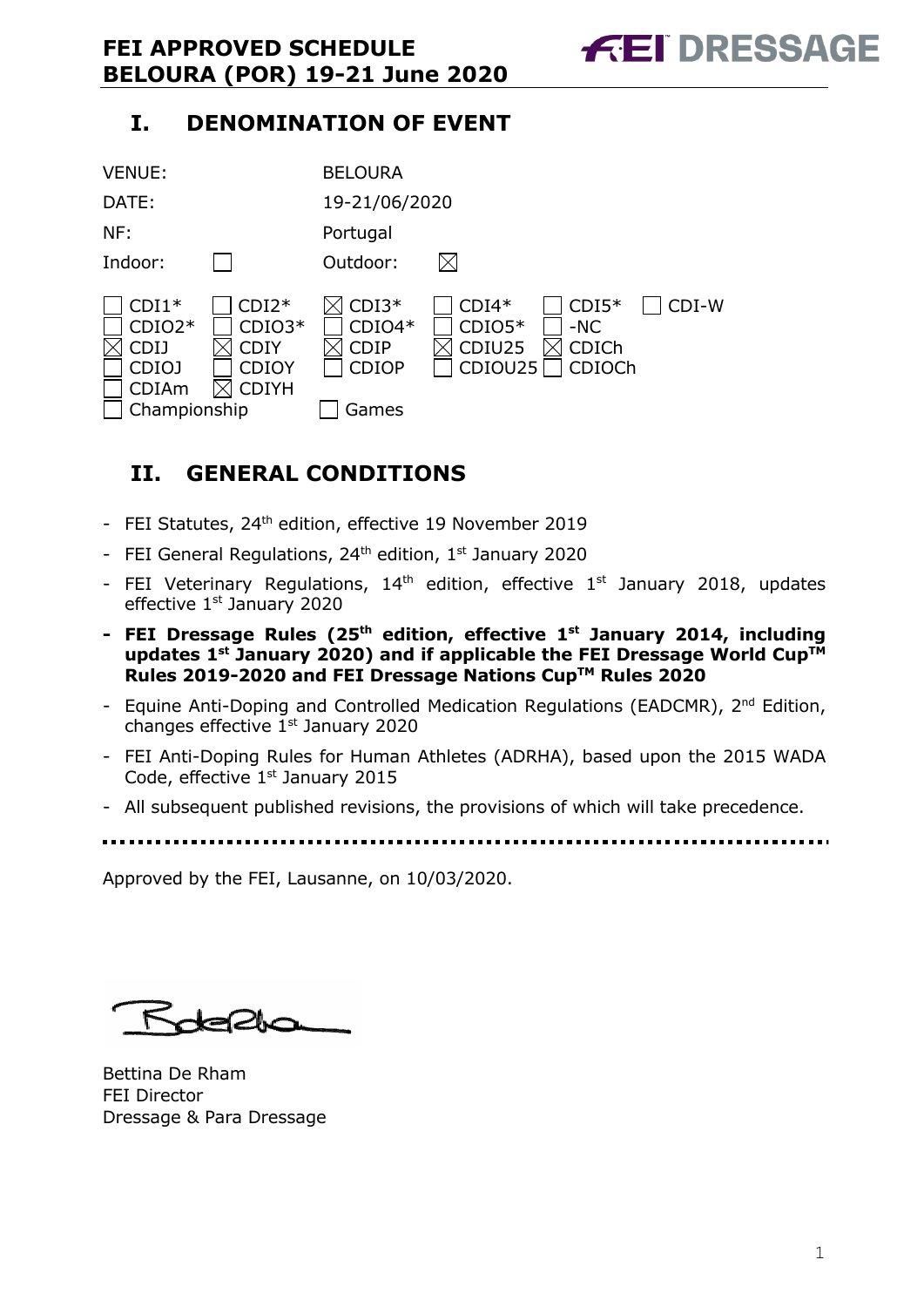# **TABLE OF CONTENTS**

| I.                                                               |                                                                                                                |
|------------------------------------------------------------------|----------------------------------------------------------------------------------------------------------------|
| II.                                                              |                                                                                                                |
| III.                                                             | THE FEI CODE OF CONDUCT FOR THE WELFARE OF THE HORSE 4                                                         |
| IV.<br>1.<br>2.<br>3.                                            |                                                                                                                |
| $\mathbf{V}$ .                                                   |                                                                                                                |
| VI.                                                              |                                                                                                                |
| 1.<br>2.<br>3.<br>4.                                             | ADDITIONAL FEES/CHARGES BY ORGANISING COMMITTEE:  8<br>DEGREE OF DIFFICULTY - FLOORPLAN GRAND PRIX FREESTYLE 9 |
|                                                                  |                                                                                                                |
| IX.                                                              |                                                                                                                |
| 2.                                                               |                                                                                                                |
| XI.<br>1.<br>2.<br>3.<br>4.<br>5.<br>6.<br>7.<br>8.<br>9.<br>10. | LOGISTICAL/ADMINISTRATIVE/TECHNICAL INFORMATION. 19                                                            |
| 11.<br>12.<br>13.<br>14.<br>15.                                  | LOCAL TRANSPORTATION - ARRANGEMENTS FROM HOTEL TO                                                              |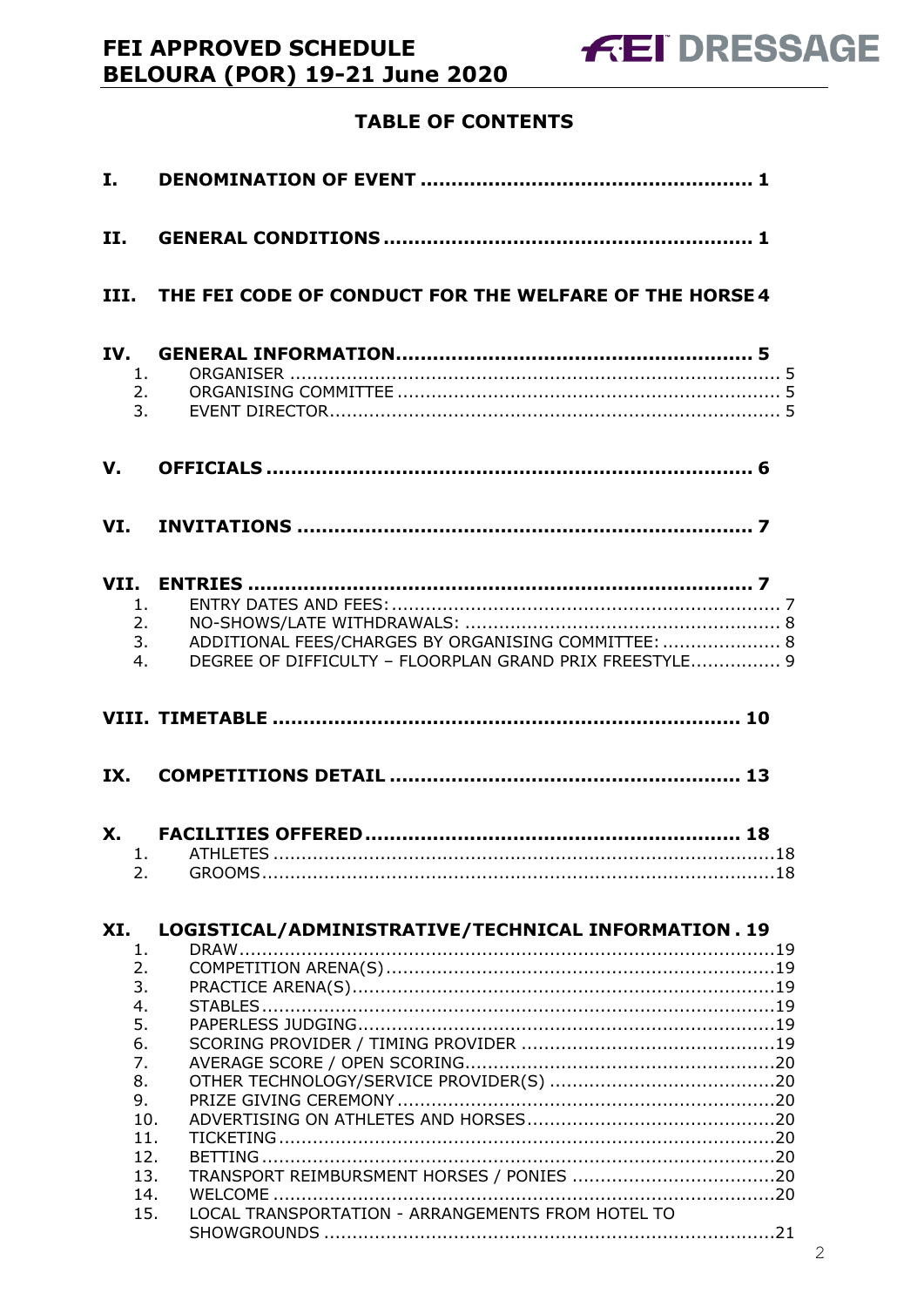| 16. ENTRY RIGHT TO SHOWGROUNDS/ACCREDITED PERSONS21 |  |
|-----------------------------------------------------|--|
|                                                     |  |

| 2.             |                                                        |  |
|----------------|--------------------------------------------------------|--|
| 3.             |                                                        |  |
| 4.             |                                                        |  |
| 5.             |                                                        |  |
| 6.             |                                                        |  |
| 7 <sub>1</sub> | VENUE ARRIVAL INFORMATION & FITNESS TO COMPETE23       |  |
| 8.             | EQUINE ANTI-DOPING AND CONTROLLED MEDICATION PROGRAMME |  |

|    | 3.                                              |  |
|----|-------------------------------------------------|--|
| 4. |                                                 |  |
|    | 5. ADDITIONAL INFORMATION FROM THE ORGANISER 27 |  |
|    |                                                 |  |
|    |                                                 |  |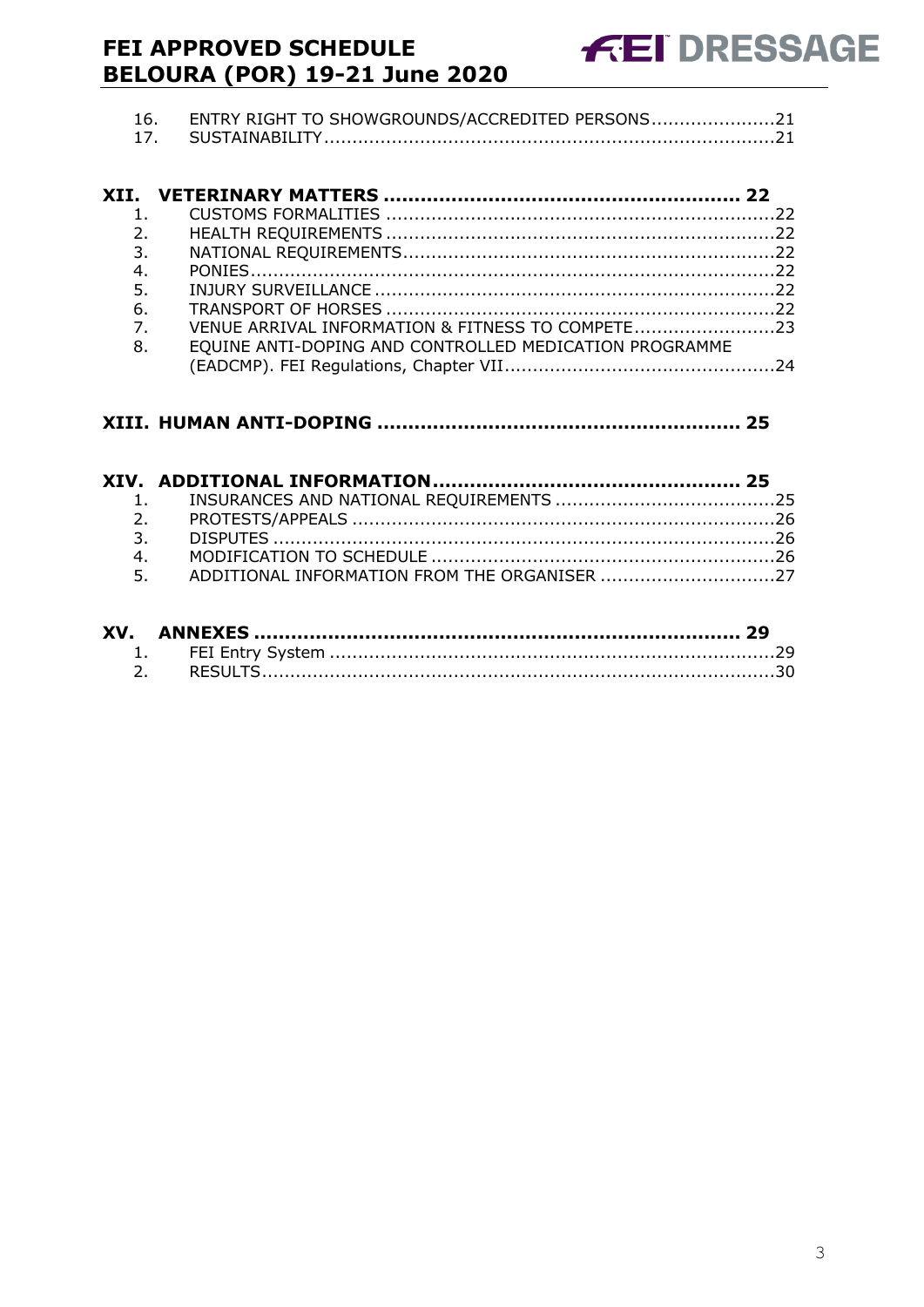# **III. THE FEI CODE OF CONDUCT FOR THE WELFARE OF THE HORSE**

The Fédération Equestre Internationale (FEI) expects all those involved in international equestrian sport to adhere to the FEI's Code of Conduct and to acknowledge and accept that at all times the welfare of the horse must be paramount and must never be subordinated to competitive or commercial influences.

- 1. At all stages during the preparation and training of competition horses, welfare must take precedence over all other demands. This includes good horse management, training methods, farriery and tack, and transportation.
- 2. Horses and athletes must be fit, competent and in good health before they are allowed to compete. This encompasses medication use, surgical procedures that threaten welfare or safety, pregnancy in mares and the misuse of aids.
- 3. Events must not prejudice horse welfare. This involves paying careful attention to the competition areas, ground surfaces, weather conditions, stabling, site safety and fitness of the horse for onward travel after the event.
- 4. Every effort must be made to ensure that horses receive proper attention after they have competed and that they are treated humanely when their competition careers are over. This covers proper veterinary care, competition injuries, euthanasia and retirement.
- 5. The FEI urges all involved with the sport to attain the highest levels of education in their areas of expertise.

A full copy of this Code can be obtained from the Fédération Equestre Internationale, Chemin de la Joliette 8, CH-1006 Lausanne, Switzerland. Telephone: +41 21 310 47 47. The Code is available in English. The Code is also available on the FEI's website: http://inside.fei.org/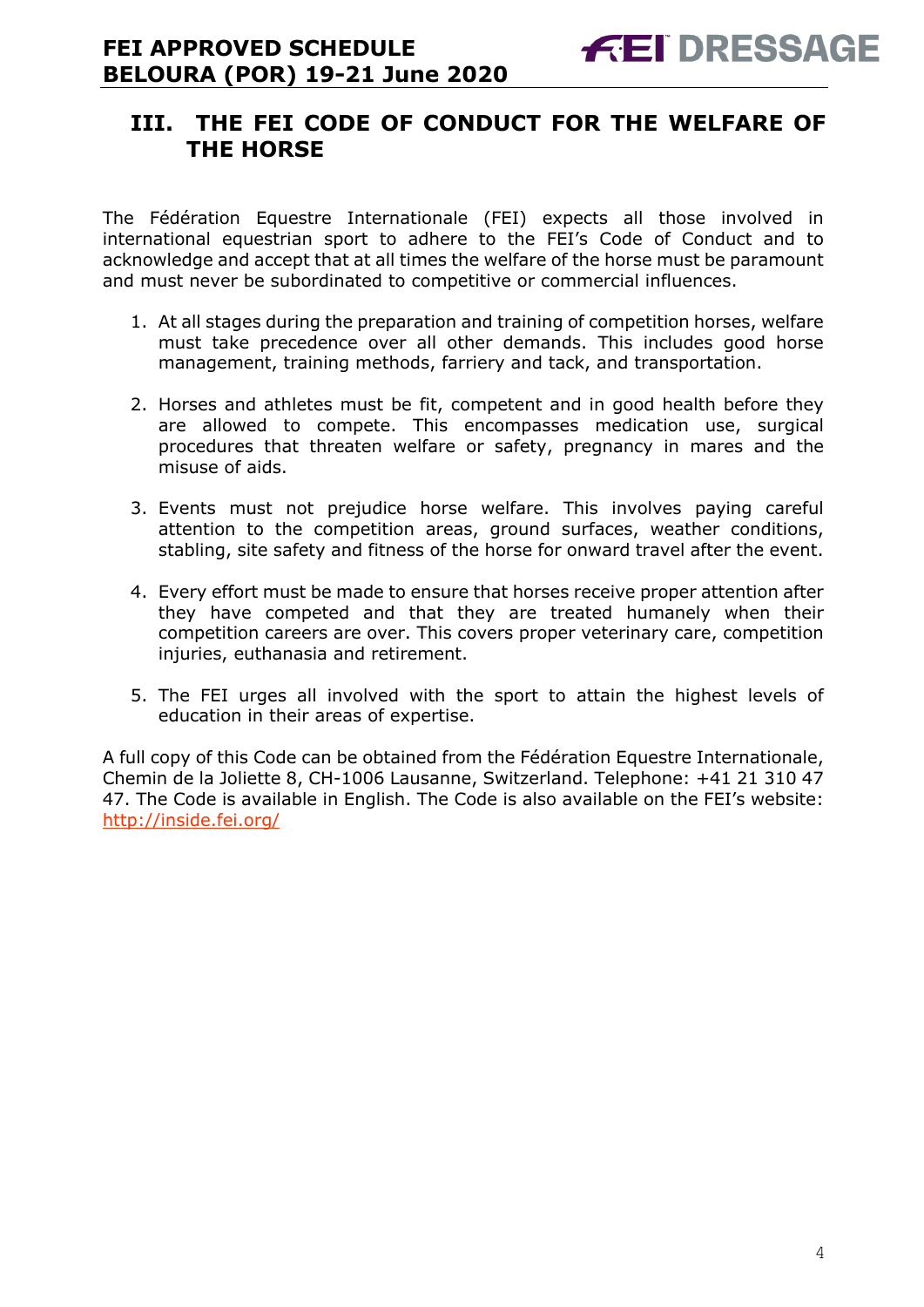# **IV. GENERAL INFORMATION**

#### **1.ORGANISER**

| Name:                               | Quinta da Beloura Horse Center                 |
|-------------------------------------|------------------------------------------------|
| Address:                            | Rua Moinho Zangão nº9, 2710-702 Linhó - Sintra |
| Telephone:                          | +351916202216                                  |
| Email:                              | eventos.belouracentrohipico@gmail.com          |
| Website:                            | N/A                                            |
| <b>Contact Details Show Ground:</b> |                                                |
| Address:                            | Rua Moinho Zangão nº9, 2710-702 Linhó - Sintra |

Telephone: +351916202216

GPS Coordinates: 38°45'39.6"N 9°22'54.7"W

Accessibility details (directions by road, nearest airport / train station):

Take A37 direction to Sintra then take the exit 14 in direction to A16 Cascais/Estoril and take the exit 6 direction to N9 Linhó. On the roundabout take the second exit and then after the fuel station, take the first exit to your right. On the roundabout take the first exit and in the end of the road take left. After 100 metres you will find the showground at your right.

#### **2.ORGANISING COMMITTEE**

| Honorary President: Dr. Basílio Horta   |             |
|-----------------------------------------|-------------|
| President of the event: Gonçalo Miranda |             |
| Show Secretary:                         | Pedro Matos |
| Press Officer:                          | Pedro Matos |

### **3.EVENT DIRECTOR**

| Name:      | Ana Rovisco                                    |
|------------|------------------------------------------------|
| Address:   | Rua Moinho Zangão nº9, 2710-702 Linhó - Sintra |
| Telephone: | N/A                                            |
| Mobile:    | +351964474375                                  |
| Email:     | eventos.belouracentrohipico@gmail.com          |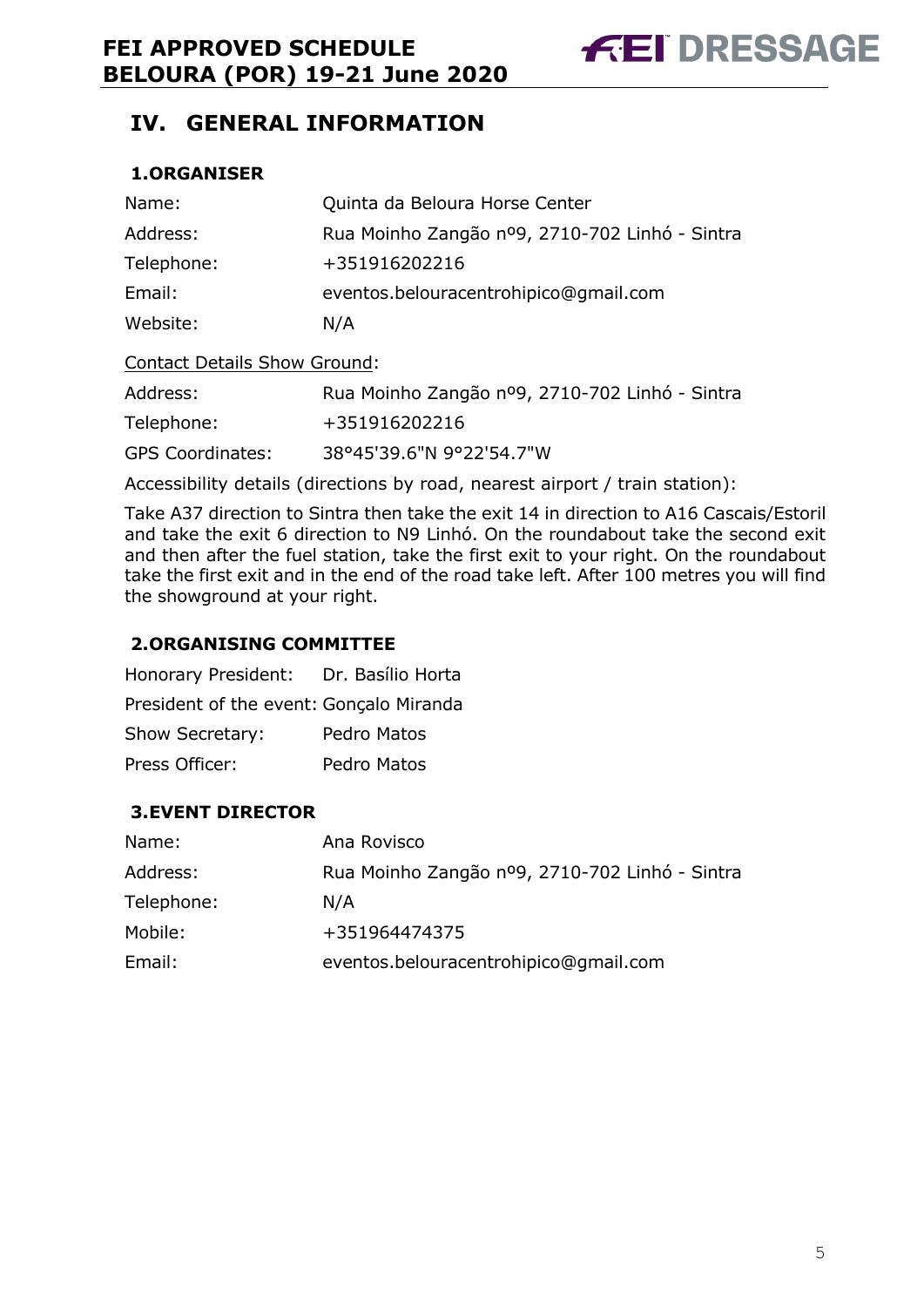# **FEI DRESSAGE**

# **FEI APPROVED SCHEDULE BELOURA (POR) 19-21 June 2020**

# **V. OFFICIALS \***

| Ref.                    | <b>Panel</b>                | <b>Function</b>                 | <b>FEI ID</b> | <b>Name</b>                        | <b>NF</b>  | <b>Level</b> | <b>Contact Email</b>          |
|-------------------------|-----------------------------|---------------------------------|---------------|------------------------------------|------------|--------------|-------------------------------|
|                         |                             | Ground Jury President           | 10023884      | PINTEUS, Frederico                 | <b>POR</b> | $3*/YH$      | fpinteus@hotmail.com          |
|                         |                             | Ground Jury Member              | 10050397      | TORNBLAD, Leif                     | <b>DEN</b> | $5*/YH$      | let@tornblad.dk               |
|                         |                             | Ground Jury Member              | 10053127      | MAKNAMI, Irina                     | <b>RUS</b> | $5*/YH$      | imcnamee@yandex.ru            |
|                         |                             | Ground Jury Member              | 10051062      | <b>COLLIANDER, Maria</b>           | <b>FIN</b> | $5*/YH$      | maria@colliander.fi           |
|                         |                             | Ground Jury Member              | 10049085      | JUDET, Isabelle                    | <b>FRA</b> | $5*/YH$      | isabelle@judet.com            |
| 1                       | Ground Jury                 | Ground Jury Member              | 10053735      | EISENHARDT, Evi                    | <b>GER</b> | $5*/YH$      | evi.eisenhardt@online.de      |
|                         |                             | Ground Jury Member              | 10003244      | WESSELS, Isobel                    | <b>GBR</b> | $5*/YH$      | isobel wessels@icloud.com     |
|                         |                             | Ground Jury Member              | 10212504      | BORGES, Camilo                     | <b>POR</b> | <b>NAT</b>   | cbcamiloborges@gmail.com      |
|                         |                             | Ground Jury Member              | 10034593      | GONCALES, Miguel                   | <b>POR</b> | <b>NAT</b>   | miguelaggoncalves@outlook.com |
|                         |                             | Foreign Judge                   | 10003244      | WESSELS, Isobel                    | <b>GBR</b> | $5*/YH$      | isobel wessels@icloud.com     |
| $\overline{2}$          | Foreign Technical Delegate  | Foreign Technical Delegate      |               |                                    |            |              |                               |
| 3                       | <b>Chief Steward</b>        | Chief Steward                   | 10050871      | MACHADO, LUIS PEDRO                | <b>POR</b> | 3            | lpgsmachado@sapo.pt           |
|                         | <b>Assistant Stewards</b>   | Assistant Steward               | 10159460      | MARTINS SANTOS, Andre              | <b>POR</b> | $\mathbf{1}$ | martins228@hotmail.com        |
| 4                       |                             | <b>Assistant Steward</b>        | 10159462      | MARIANO GOMES, Luis Manuel         | <b>POR</b> | $\mathbf{1}$ | luismarianogomes@gmail.com    |
|                         |                             | <b>Assistant Steward</b>        |               |                                    |            |              |                               |
|                         |                             | <b>Assistant Steward</b>        |               |                                    |            |              |                               |
|                         | FEI Veterinary Delegate     | Veterinary Delegate             | 10051105      | BARBOSA, Mário José                | <b>POR</b> |              | mjose.barbosa@dgav.pt         |
|                         |                             | Assistant Veterinary Delegate   |               |                                    |            |              |                               |
| 5                       |                             | Veterinary Commission President |               |                                    |            |              |                               |
|                         | FEI Veterinary Commission   | Foreign Veterinary Delegate     |               |                                    |            |              |                               |
|                         |                             | Veterinary Commission Member    |               |                                    |            |              |                               |
| 6                       | Veterinary Services Manager | Veterinary Services Manager     | 10087287      | Cabral, Dr <sup>a</sup> Rita Costa | <b>POR</b> |              | +351 917 855 607              |
|                         | / Treating Veterinarian     | Permitted Treating Veterinarian | 10087287      | Cabral, Drª Rita Costa             | <b>POR</b> |              | +351 917 855 607              |
| $\overline{\mathbf{z}}$ | Doctor/Medical Service      | Doctor/Medical Service          |               | Bombeiros S. Pedro de Sintra       |            |              | +351 21 924 96 00             |
| 8                       | Farrier                     | Farrier                         |               | CORDEIRO, Goncalo                  | <b>POR</b> |              | +351 919 134 077              |
| 9                       | NF Delegate                 | NF Delegate (if applicable)     |               |                                    |            |              |                               |

\* Please note that the schedule has been approved under the provision that all appointed Officials have successfully passed the on-line FEI Competency Evaluation Test.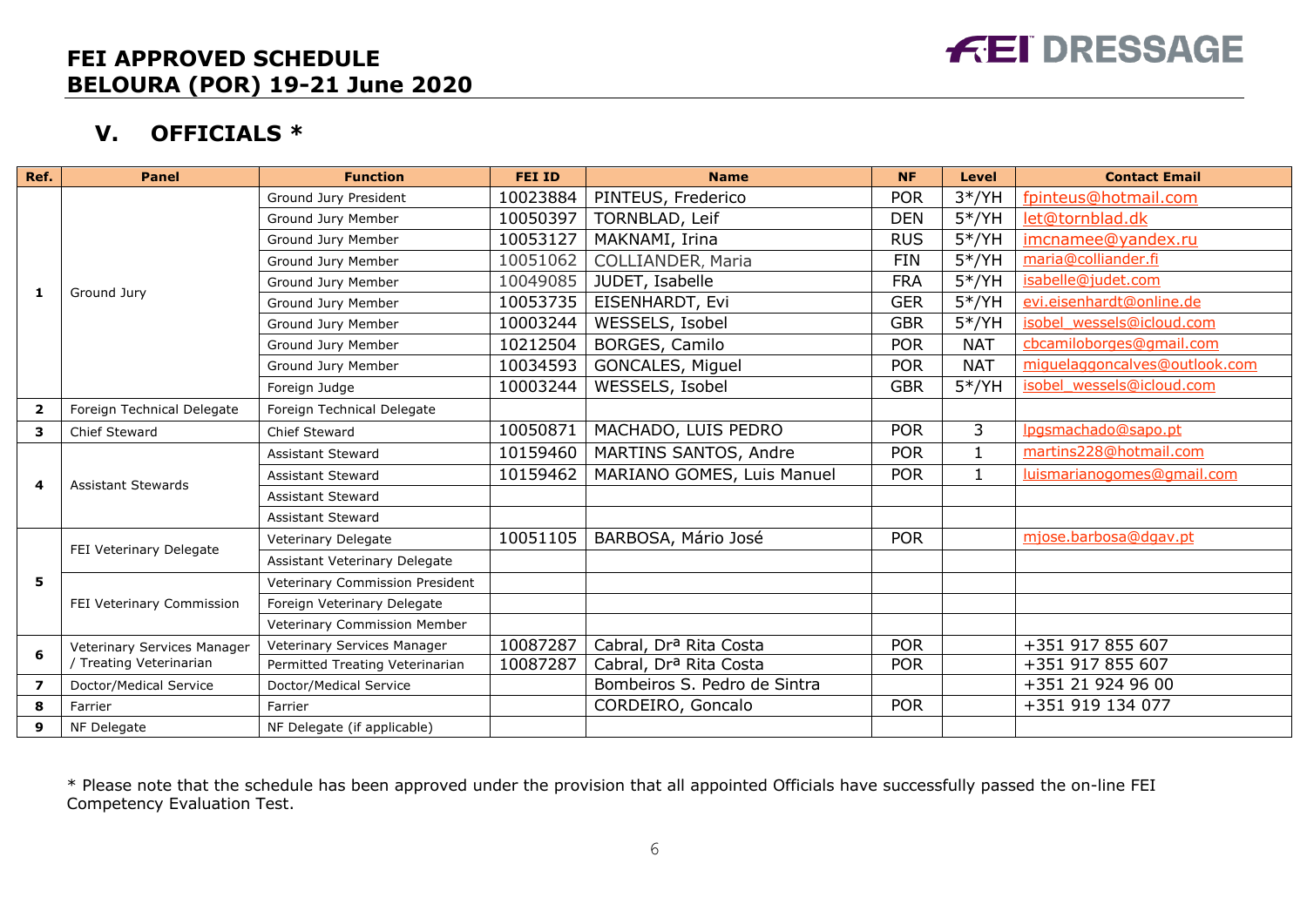# **VI. INVITATIONS**

| Number of NFs invited:                                                                                                                                                                                                            | <b>ALL</b> |  |  |  |  |
|-----------------------------------------------------------------------------------------------------------------------------------------------------------------------------------------------------------------------------------|------------|--|--|--|--|
| State which NFs are invited:                                                                                                                                                                                                      |            |  |  |  |  |
| Reserve NFs:                                                                                                                                                                                                                      | N/A        |  |  |  |  |
| Total Number of athletes:                                                                                                                                                                                                         | 60         |  |  |  |  |
| Number of home athletes:                                                                                                                                                                                                          | 35         |  |  |  |  |
| Number of athletes per NF:                                                                                                                                                                                                        | Max. 8     |  |  |  |  |
| Number of horses per athlete:                                                                                                                                                                                                     | Max. $2$   |  |  |  |  |
| $\mathbf{A}$ . The contract of the contract of the contract of the contract of the contract of the contract of the contract of the contract of the contract of the contract of the contract of the contract of the contract of th |            |  |  |  |  |

Athletes are invited by the Organiser through their NF.

One (1) groom per athlete.

The OC reserves the right to invite athletes (through their respective NF) in the limit of available entries and to limit the entries in order to judge 40 horses per day and per judge.

The OC reserves the right to increase or reduce the number of riders by NF and / or horses by rider in the case where nominative entries would be deficient or too numerous or according to the definitive entries. Any such changes will be immediately notified to all competitors, officials, NFs and FEI include additional details if necessary.

# **VII. ENTRIES**

- You must use the FEI Entry System for all categories of this Event: https://entry.fei.org
- You will find additional documentation on: https://inside.fei.org/fei/your-role/nfs/entry-system-dressage
- All Athletes and Horses participating in any International Competition must be registered with the FEI.
- Athletes and/or Horses present at the Event without having been entered through the FEI's Online Entry System will automatically be disqualified unless compelling circumstances warrant otherwise.

### **1.ENTRY DATES AND FEES:**

#### **Deadlines for entries**

Definite Entries: 05/06/2020

Last date for substitutions: 15/06/2020

Entries have to be in accordance with art 423 of the Dressage Rules and art 116 of the General Regulations.

**Entry fee per horse**: CDICh / CDIP 350€ (VAT excluded)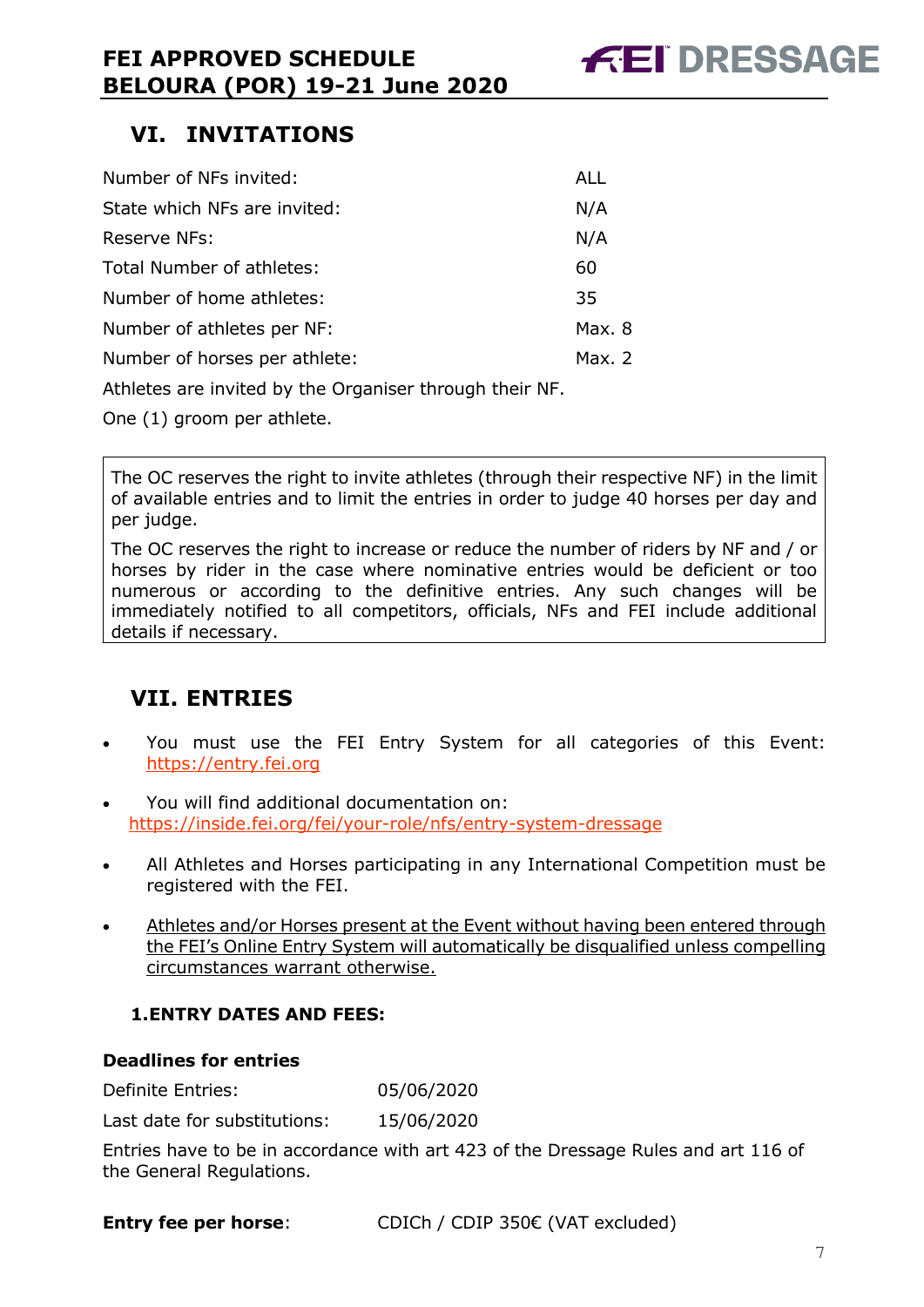**FEI DRESSAGE** 

 CDIJ / CDIY / CDIYH / CDIU25 / CDI3\* 400 euros (VAT excluded) Stabling fee per horse (if any): Included Starting fee per horse (if any): N/A **VAT**: 23% **Total fee per horse: CDICh / CDIP 430.50€ CDIJ / CDIY / CDIYH / CDIU25 / CDI3\* 492.00€**

ntries fees have to be paid until the definite entries date: 05/06/2020 by bank transfer to:

IBAN PT50 0018 000346255469020 40

Swift : TOTAPTPL

Account holder name: Reason Journey, Lda

The evidence of payment shall be sent to: eventos.belouracentrohipico@gmail.com

#### **2.NO-SHOWS/LATE WITHDRAWALS:**

**NB:** In the case of withdrawals after the date of definite entries or no-shows the athlete or the respective NF will be held liable to reimburse the Organiser for the actual financial loss incurred by the Organiser (i.e. stabling and hotel expenses) as a result of the late withdrawal or no-show.

Amount charged: 400 euros

#### **3.ADDITIONAL FEES/CHARGES BY ORGANISING COMMITTEE:**

All other fees must be listed hereunder with the details of the amounts to be charged and approved by the FEI. Only fees approved by the FEI and listed in the approved Schedule can be charged by the Organiser.

EADCMP Fee:

Included in compulsory entry fee  $\Box$  Not included in compulsory entry fee  $\boxtimes$ 

Lower Level Events (CIMs) CHF 18 per horse per event (For definition of CIMs see Appendix E of the FEI General Regulations) Higher Level Events CHF 25 per horse per event (All other events not defined as CIM)

| Electricity (upon request): 30 euros |           |
|--------------------------------------|-----------|
| Manure disposal:                     | 20 euros  |
| Hay:                                 | 10 euros  |
| Straw:                               | 8 euros   |
| Shavings:                            | 15 euros  |
| Other (please specify):              |           |
| Tack box*:                           | 100 euros |
| Non competing horse:                 | 250 euros |
| Health papers:                       | 40 euros  |
|                                      |           |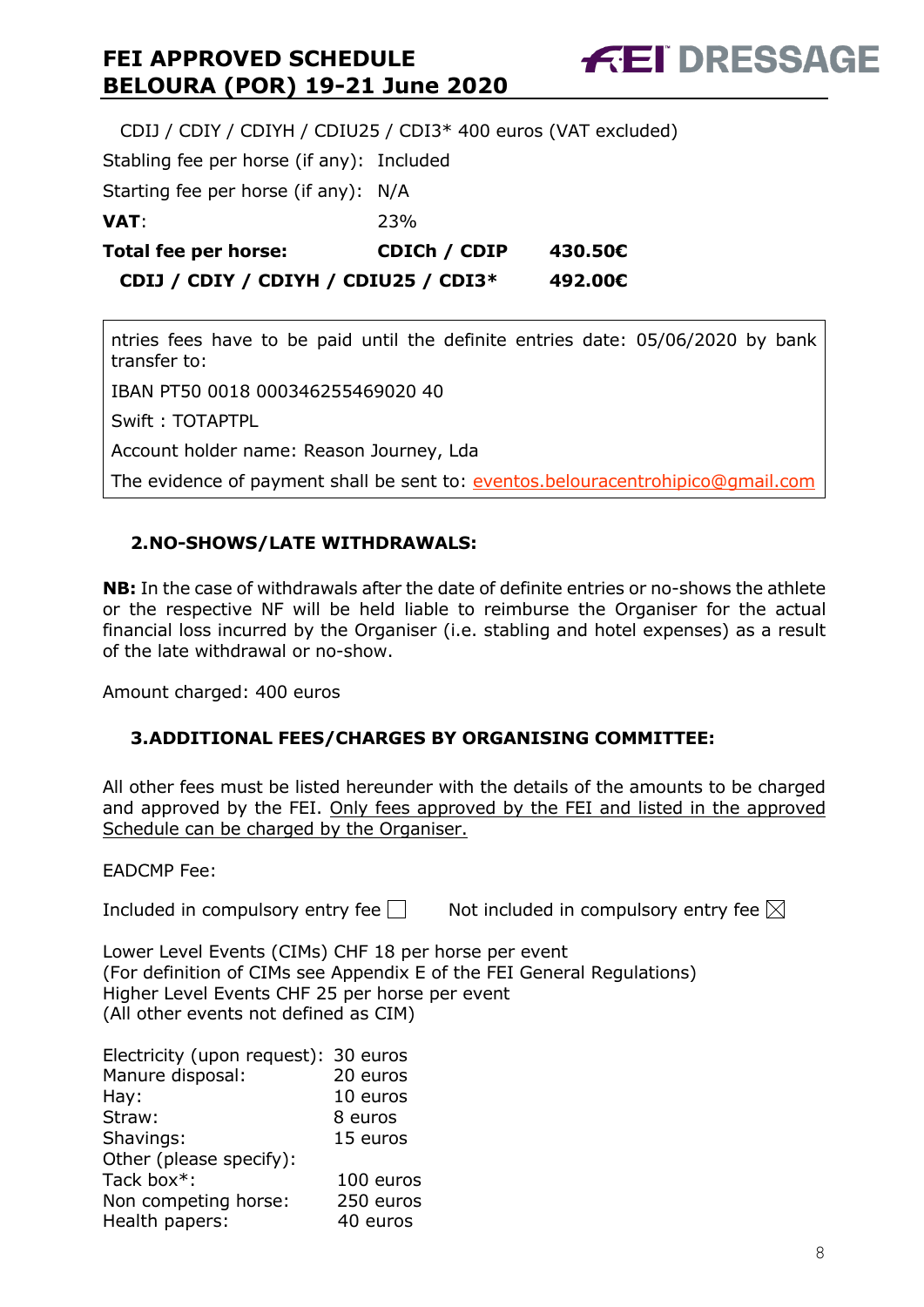

Please make the tack box reservation or any request to eventos.belouracentrohipico@gmail.com

#### **All aforementioned amounts are including VAT**

VAT Number of the Organiser: 514656786

\* Tack boxes are limited and have to be ordered in advance. They will be made available on a first come first serve basis

#### **4. DEGREE OF DIFFICULTY – FLOORPLAN GRAND PRIX FREESTYLE**

 $\Box$  DoD will be used.  $\Box$  DoD will not be used.  $\boxtimes$  Not Applicable.

Athletes are required to login using their own credentials on to http://dressagefreestyle.fei.org to create or assign their Grand Prix Freestyle floorplan at the latest 2 hours prior to:

 $\Box$  the horse inspection.

 $\Box$  the draw of the Grand Prix.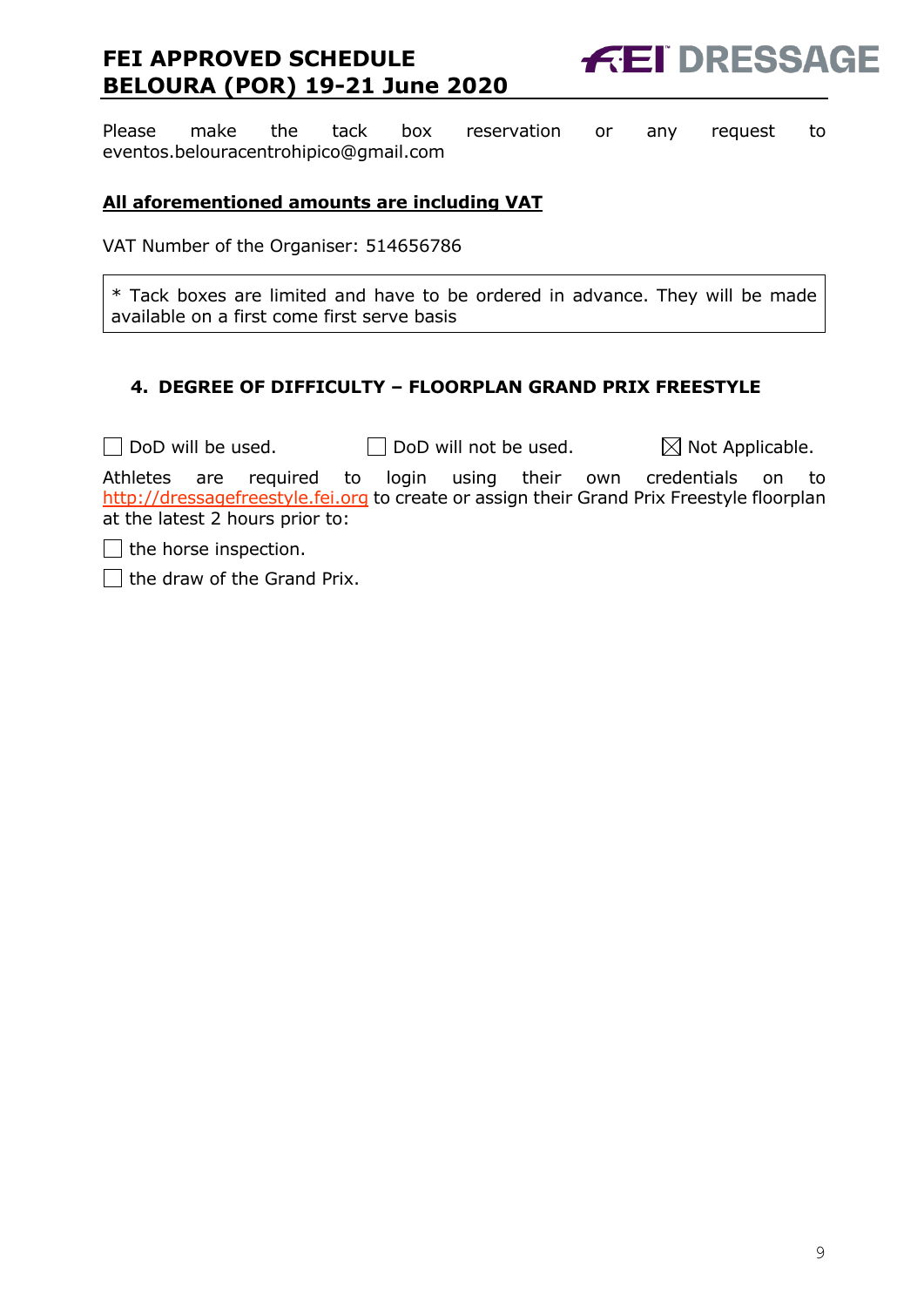# **VIII. TIMETABLE**

#### **Competitions must not start before 08:00 and must not finish after 23:00 unless prior approval is granted by the FEI.**

**The current edition of Dressage Tests at the date of the show will be used and all tests must be ridden from memory.** https://inside.fei.org/fei/your-role/organisers/dressage/tests

|                           | Day                                                        | <b>Date</b> | <b>Time</b>    |
|---------------------------|------------------------------------------------------------|-------------|----------------|
| • Opening of stables      | Thursday                                                   | 18 June     | 10:00          |
| • Horse Inspection        | Friday                                                     | 19 June     | 15:00          |
| • Familiarization         | Thursday                                                   | 18 June     | 12:00 to 18:00 |
|                           | Friday                                                     | 19 June     | 8:30 to 13:00  |
| • Declaration of Starters | Not later than one (1) hour after the horse<br>inspection. |             |                |
| $\bullet$ Draw:           |                                                            |             |                |
| All Competitions          | Friday                                                     | 19 June     | 17:30          |

| <b>Competitions CDIP</b>            | Day      | <b>Date</b> | <b>Time</b>        | <b>Prize Money</b> |
|-------------------------------------|----------|-------------|--------------------|--------------------|
| Competition 4 Team test Ponies      | Saturday | 20 June     | Not before<br>8:00 | N/A                |
| test  <br>Competition 15 Individual | Saturday | 21 June     | Not before         | N/A                |
| Ponies                              |          |             | 8:00               |                    |
| <b>Total Prize Money</b>            |          |             |                    | N/A                |
| <b>Prizes in Kind</b>               |          |             |                    | Trophies/rosettes  |

| <b>Competitions CDICh</b>                     | Day      | <b>Date</b> | <b>Time</b>        | <b>Prize Money</b> |
|-----------------------------------------------|----------|-------------|--------------------|--------------------|
| Competition 5 Team test Children              | Saturday | 20 June     | Not before<br>8:00 | N/A                |
| Competition 16 Individual<br>test<br>Children | Sunday   | 21 June     | Not before<br>8:00 | N/A                |
| <b>Total Prize Money</b>                      |          |             |                    | N/A                |
| <b>Prizes in Kind</b>                         |          |             |                    | Trophies/rosettes  |

| <b>Competitions CDIJ</b>                                 | Day      | <b>Date</b> | <b>Time</b>        | <b>Prize Money</b> |
|----------------------------------------------------------|----------|-------------|--------------------|--------------------|
| Competition 6 Team test Juniors                          | Saturday | 20 June     | Not before<br>8:00 | N/A                |
| Competition 17<br>test  <br>Individual<br><b>Juniors</b> | Sunday   | 21 June     | Not before<br>8:00 | N/A                |
| <b>Total Prize Money</b>                                 |          |             |                    | N/A                |
| <b>Prizes in Kind</b>                                    |          |             |                    | Trophies/rosettes  |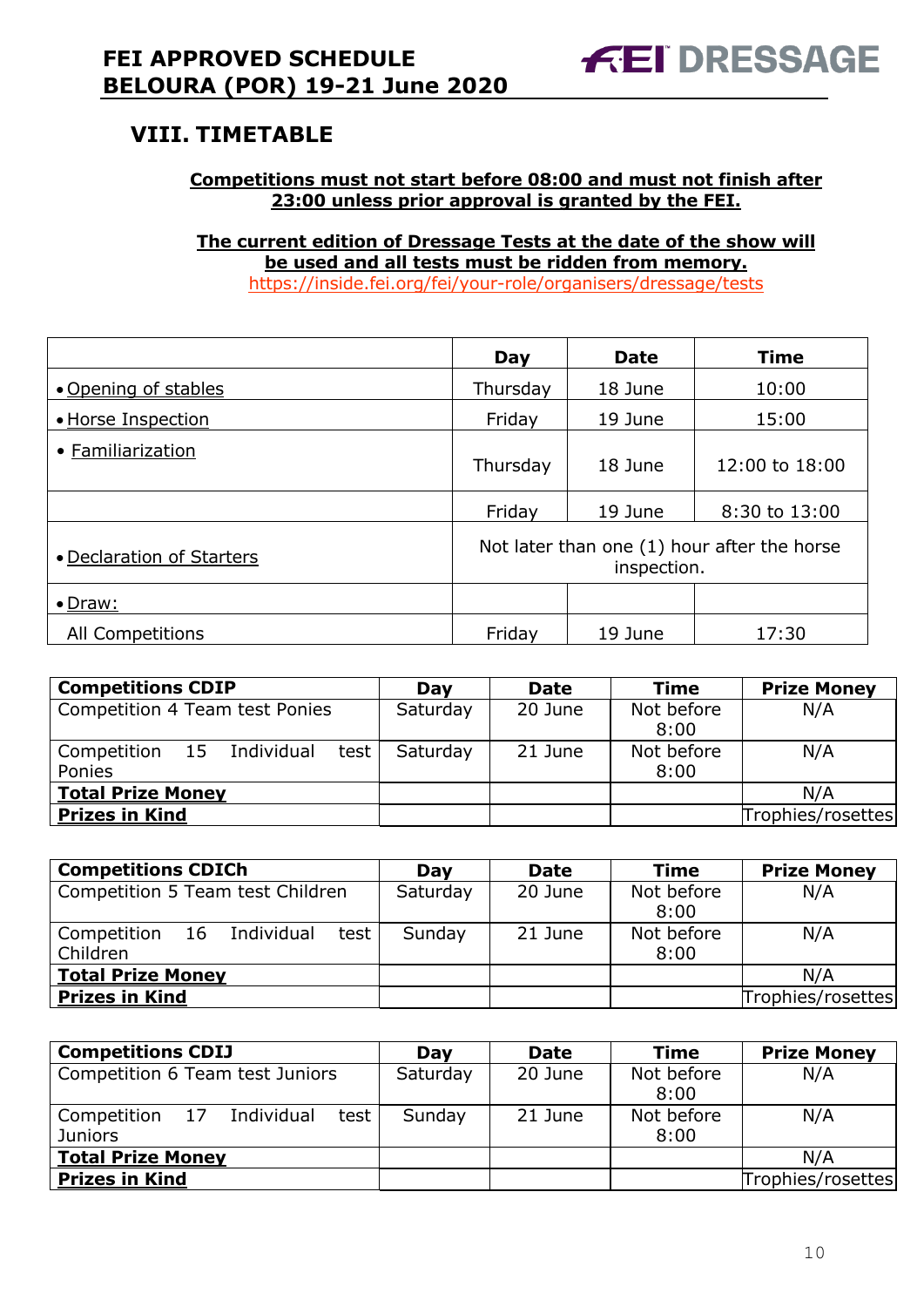

| <b>Competitions CDIY</b>          | Day      | <b>Date</b> | <b>Time</b> | <b>Prize Money</b> |
|-----------------------------------|----------|-------------|-------------|--------------------|
| Competition 7 Team test Young     | Saturday | 20 June     | Not before  | 400€               |
| <b>Riders</b>                     |          |             | 8:00        |                    |
| Competition 18 Individual<br>test | Sunday   | 21 June     | Not before  | 400€               |
| Young Riders                      |          |             | 8:00        |                    |
| <b>Total Prize Money</b>          |          |             |             | 800€               |
| <b>Prizes in Kind</b>             |          |             |             | Trophies/rosettes  |

| <b>Competitions CDIU25:</b>     | Dav      | <b>Date</b> | Time       | <b>Prize Money</b> |
|---------------------------------|----------|-------------|------------|--------------------|
| Competition 8 Intermediate II   | Saturday | 20 June     | Not before | 500€               |
|                                 |          |             | 8:00       |                    |
| Competition 19 Grand Prix 16-25 | Sunday   | 21 June     | Not before | 500€               |
|                                 |          |             | 8:00       |                    |
| <b>Total Prize Money</b>        |          |             |            | 1000€              |
| <b>Prizes in Kind</b>           |          |             |            | Trophies/rosettes  |

| <b>Competitions CDIYH:</b>     | Day      | <b>Date</b> | Time       | <b>Prize Money</b> |
|--------------------------------|----------|-------------|------------|--------------------|
| Competition 1 5 YO Preliminary | Saturday | 20 June     | Not before | N/A                |
|                                |          |             | 8:00       |                    |
| Competition 12 5 YO Final      | Sunday   | 21 June     | Not before | N/A                |
|                                |          |             | 8:00       |                    |
| Competition 2 6 YO Preliminary | Saturday | 20 June     | Not before | N/A                |
|                                |          |             | 8:00       |                    |
| Competition 13 6 YO Final      | Sunday   | 21 June     | Not before | N/A                |
|                                |          |             | 8:00       |                    |
| Competition 3 7 YO Preliminary | Saturday | 20 June     | Not before | N/A                |
|                                |          |             | 8:00       |                    |
| Competition 14 7 YO Final      | Sunday   | 21 June     | Not before | N/A                |
|                                |          |             | 8:00       |                    |
| <b>Total Prize Money</b>       |          |             |            | N/A                |
| <b>Prizes in Kind</b>          |          |             |            | Trophies/rosettes  |

| <b>Competitions CDI3*:</b>        | Day      | <b>Date</b> | Time       | <b>Prize Money</b> |
|-----------------------------------|----------|-------------|------------|--------------------|
| Competition 9 Prix St Georges     | Saturday | 20 June     | Not before | N/A                |
|                                   |          |             | 8:00       |                    |
| Competition 20 Intermediate I     | Sunday   | 21 June     | Not before | N/A                |
|                                   |          |             | 8:00       |                    |
| Competition 10 Intermediate A     | Saturday | 20 June     | Not before | 500€               |
|                                   |          |             | 8:00       |                    |
| Competition 21 Intermediate B     | Sunday   | 21 June     | Not before | 500€               |
|                                   |          |             | 8:00       |                    |
| Competition 11 Grand Prix         | Saturday | 20 June     | Not before | 1000€              |
|                                   |          |             | 8:00       |                    |
| Competition 22 Grand Prix Special | Sunday   | 21 June     | Not before | 1200€              |
|                                   |          |             | 8:00       |                    |
| <b>Total Prize Money</b>          |          |             |            | 3200€              |
| <b>Prizes in Kind</b>             |          |             |            | Trophies/rosettes  |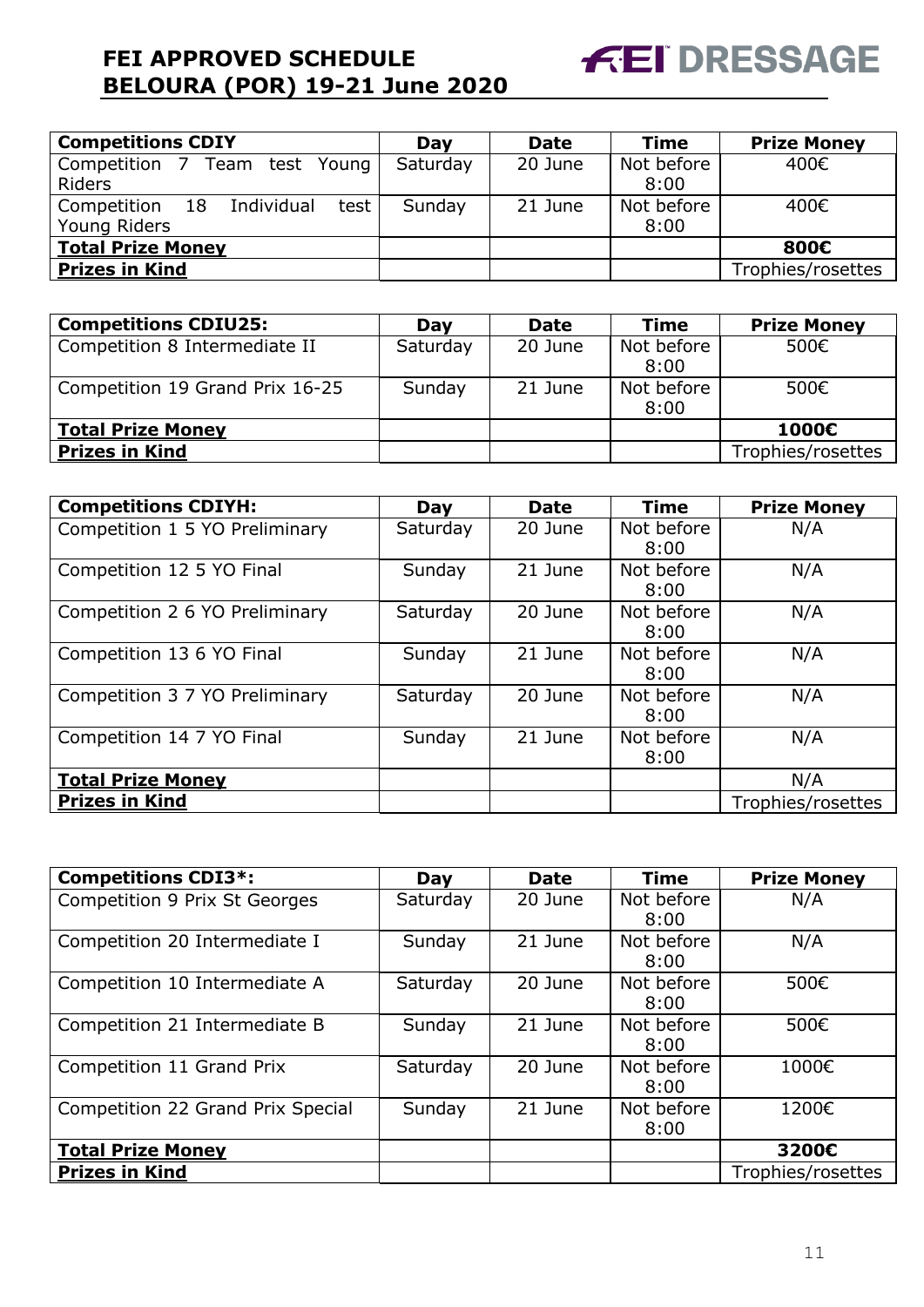#### **GENERAL CLASSIFICATION AT THE END OF THE COMPETITIONS:**

| Leading athlete award - | N/A |
|-------------------------|-----|
| Best foreign athlete -  | N/A |
| Best home athlete -     | N/A |
| Team awards $-$         | N/A |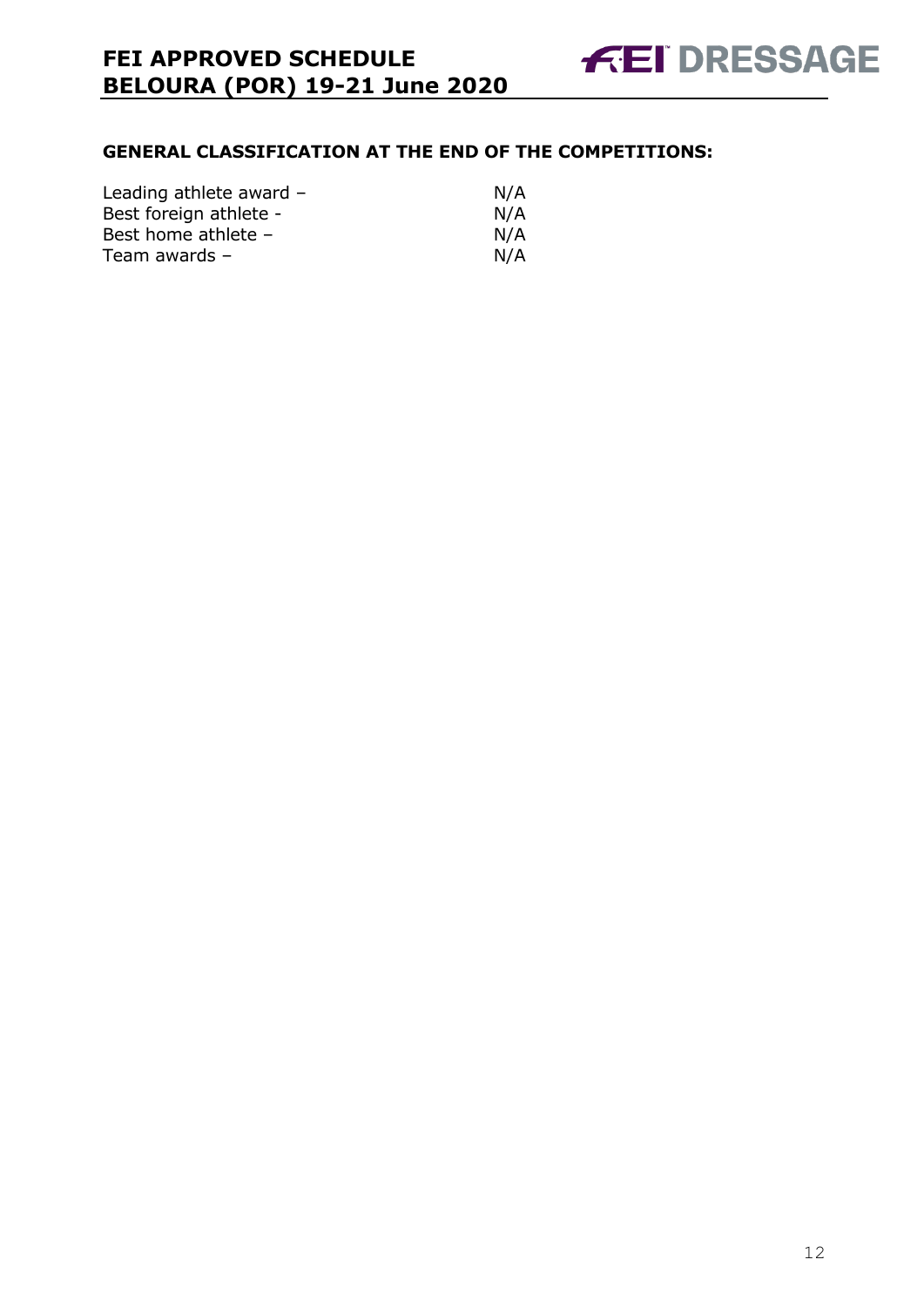

# **IX. COMPETITIONS DETAIL**

#### **FIRST DAY: Saturday DATE: 20/06/2020**

#### **COMPETITION No 1**

#### **CDIYH**

Test: FEI PRELIMINARY TEST for 5-year old horses Number of horses per athlete: 2 Open to: All entries of this test Draw/Art: Ordinary draw Art. 425.2 Prize money: None

\* \* \* \* \* \* \* \* \* \*

#### **COMPETITION No 2 CDIYH**

Test: FEI PRELIMINARY TEST for 6-year old horses Number of horses per athlete: 2 Open to: All entries of this test Draw/Art: Ordinary draw Art. 425.2 Prize money: None

\* \* \* \* \* \* \* \* \* \*

#### **COMPETITION No 3 CDIYH**

Test: FEI PRELIMINARY TEST for 7-year old horses Number of horses per athlete: 2 Open to: All entries of this test Draw/Art: Ordinary draw Art. 425.2 Prize money: None

\* \* \* \* \* \* \* \* \* \*

# **COMPETITION No 4**

#### **CDI PONIES**

Test: FEI Pony Team Competition Number of horses per athlete: 2 Open to: All entries of this test Draw/Art: Ordinary draw Art. 425.2 Prize money: None

\* \* \* \* \* \* \* \* \* \* \*

#### **COMPETITION No 5 CDI CHILDREN**

Test: FEI Children Team Competition Number of horses per athlete: 2 Open to: All entries of this test Draw/Art: Ordinary draw Art. 425.2 Prize money: None

\* \* \* \* \* \* \* \* \* \*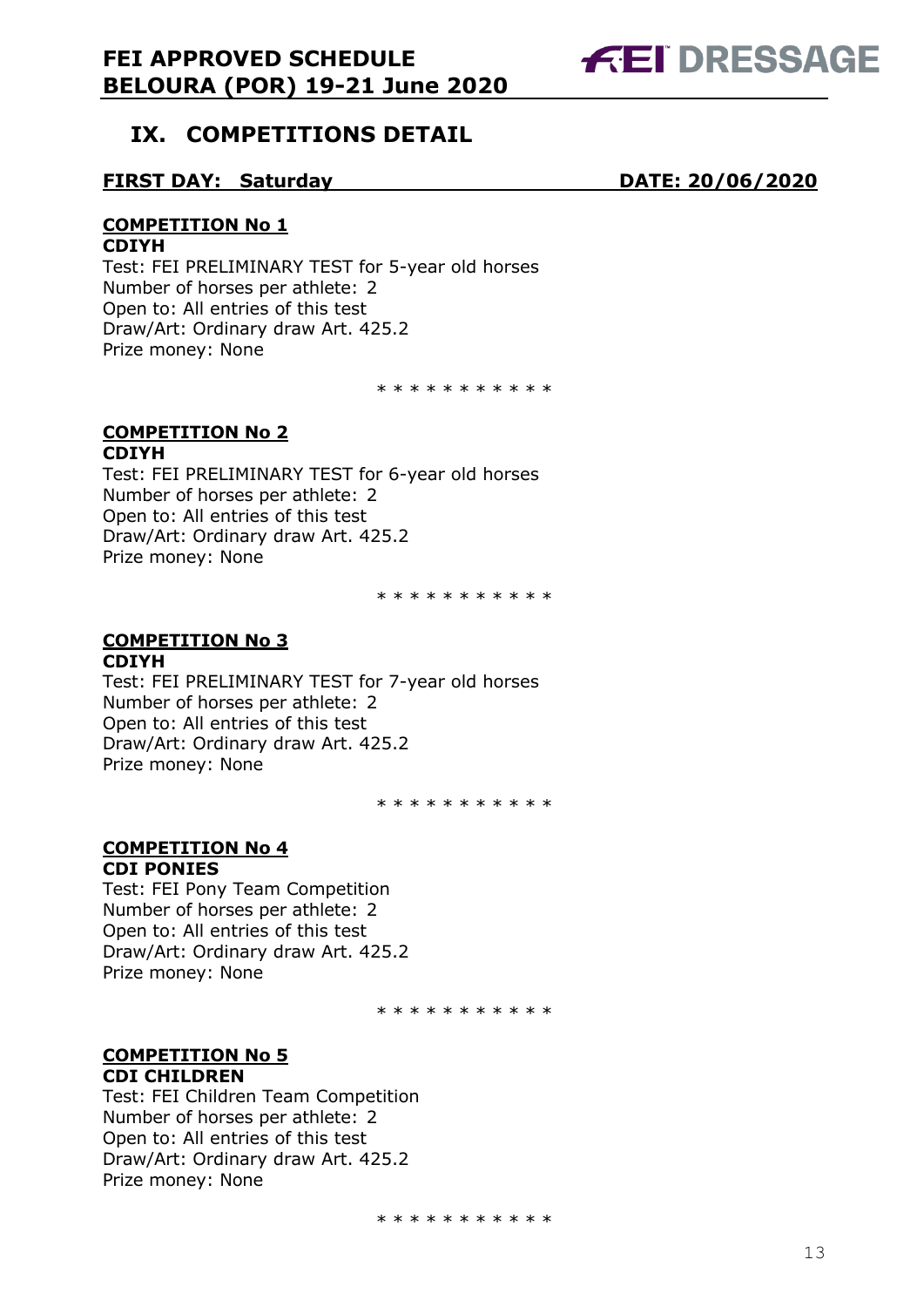# **FEI DRESSAGE**

#### **COMPETITION No 6 CDI JUNIORS**

Test: FEI Junior Team Competition Number of horses per athlete: 2 Open to: All entries of this test Draw/Art: Ordinary draw Art. 425.2 Prize money: None

\* \* \* \* \* \* \* \* \* \*

#### **COMPETITION No 7 CDI YOUNG RIDERS**

Test: FEI Young Rider Team Competition Number of horses per athlete: 2 Open to: All entries of this test Draw/Art: Ordinary draw Art. 425.2 Prize money: 400 Breakdown: 130/100/75/55/40

\* \* \* \* \* \* \* \* \* \*

#### **COMPETITION No 8 CDIU25**

Test: FEI Intermediate II Number of horses per athlete: 2 Open to: All entries of this test Draw/Art: Ordinary draw Art. 425.2 Prize money: 500 Breakdown: 165/125/95/75/40

\* \* \* \* \* \* \* \* \* \*

#### **COMPETITION No 9 CDI3\***

Test: FEI Prix St-Georges Number of horses per athlete: 2 Open to: All entries of this test Draw/Art: Ordinary draw Art. 425.2 Prize money: None

\* \* \* \* \* \* \* \* \* \*

#### **COMPETITION No 10 CDI3\***

Test: FEI Intermediate A Number of horses per athlete: 2 Open to: All entries of this test Draw/Art: Ordinary draw Art. 425.2 Prize money: 500 Breakdown: 165/125/95/75/40

\* \* \* \* \* \* \* \* \* \*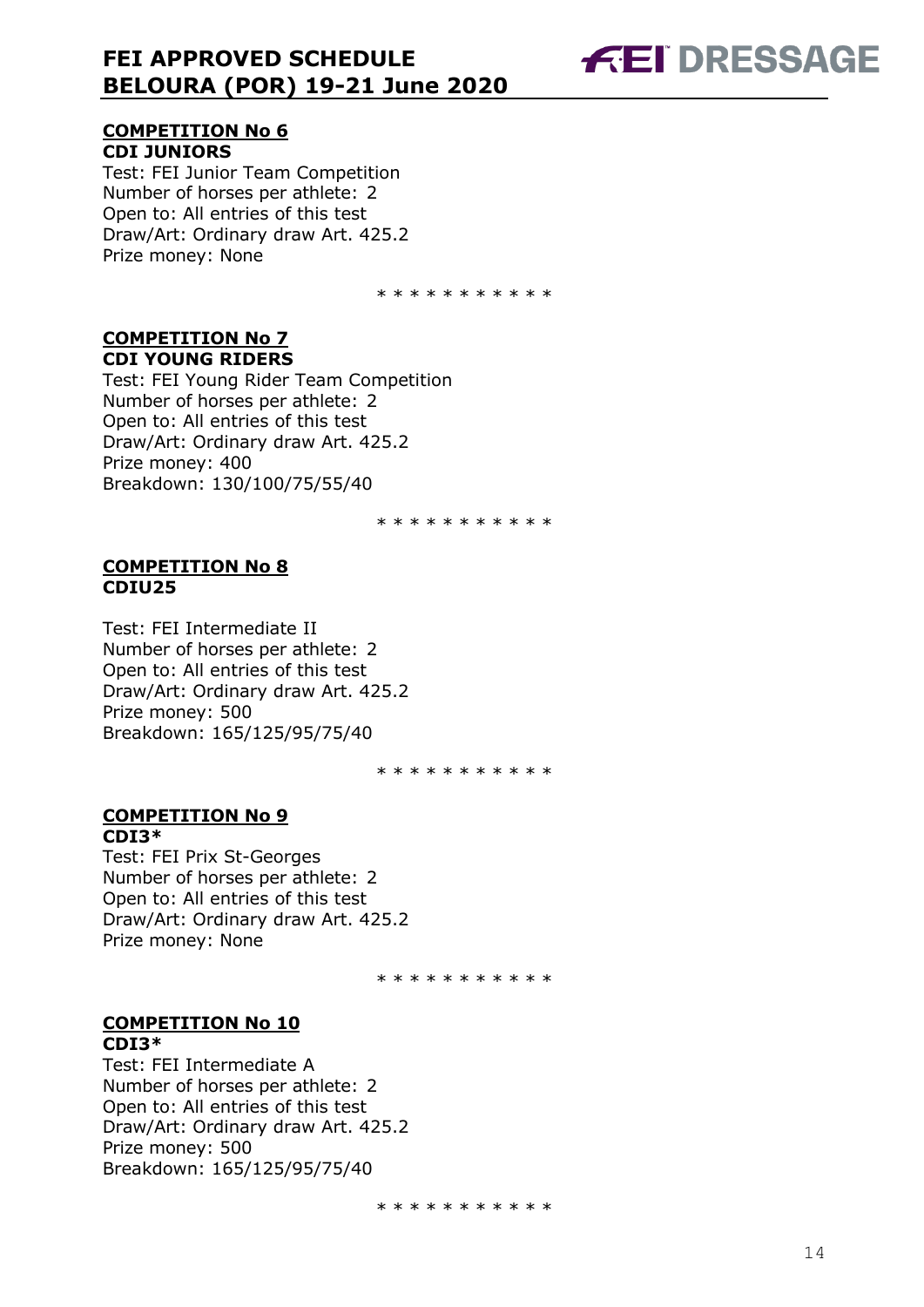

# **COMPETITION No 11**

**CDI3\***  Test: FEI Grand Prix Number of horses per athlete: 2 Open to: All entries of this test Draw/Art: Ordinary draw Art. 425.2.1.a Prize money: 1000 Breakdown: 330/260/200/120/90

#### **SECOND DAY: Sunday DATE: 21/06/2020**

#### **COMPETITION No 12 CDIYH**

Test: FEI FINAL TEST for 5-year old horses Number of horses per athlete: 2 Open to: All entries of this test Draw/Art: Ordinary draw Art. 425.2 Prize money: None

\* \* \* \* \* \* \* \* \* \*

#### **COMPETITION No 13 CDIYH**

Test: FEI FINAL TEST for 6-year old horses Number of horses per athlete: 2 Open to: All entries of this test Draw/Art: Ordinary draw Art. 425.2 Prize money: None

\* \* \* \* \* \* \* \* \* \*

#### **COMPETITION No 14 CDIYH**

Test: FEI FINAL TEST for 7-year old horses Number of horses per athlete: 2 Open to: All entries of this test Draw/Art: Ordinary draw Art. 425.2 Prize money: None

\* \* \* \* \* \* \* \* \* \*

#### **COMPETITION No 15 CDI PONIES**

Test: FEI Pony Individual Competition Number of horses per athlete: 2 Open to: All entries of this test Draw/Art: Ordinary draw Art. 425.2 Prize money: None

\* \* \* \* \* \* \* \* \* \*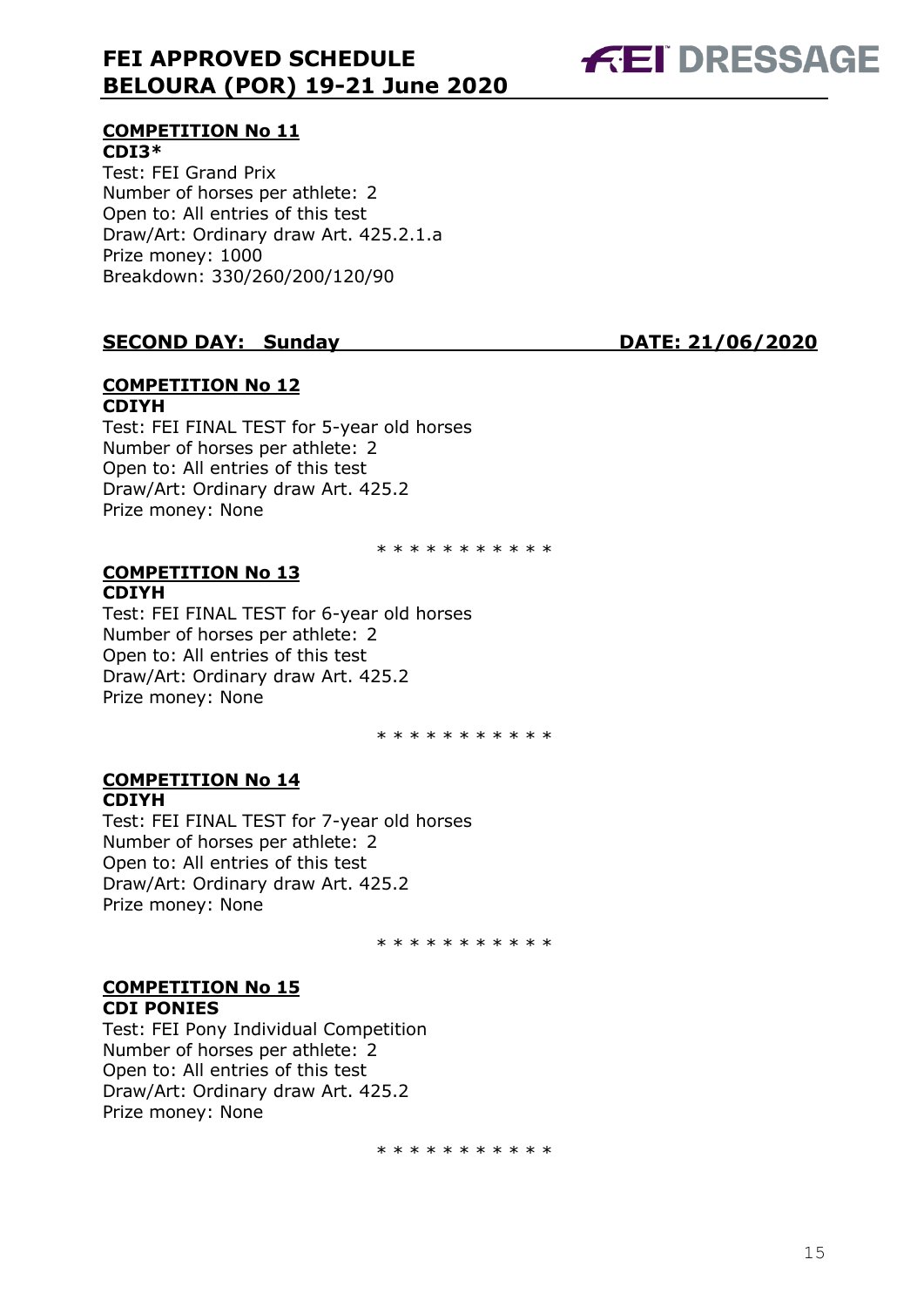

#### **COMPETITION No 16 CDI CHILDREN**

Test: FEI Children Individual Competition Number of horses per athlete: 1 Open to: the best 18 combinations from the Children Team test. Draw/Art: Ordinary draw Art. 425.8 Prize money: None

\* \* \* \* \* \* \* \* \* \*

#### **COMPETITION No 17 CDI JUNIORS**

Test: FEI Junior Individual Competition Number of horses per athlete: 2 Open to: All entries of this test Draw/Art: Ordinary draw Art. 425.2 Prize money: None

\* \* \* \* \* \* \* \* \* \*

#### **COMPETITION No 18 CDI YOUNG RIDERS**

Test: FEI Young Rider Individual Competition Number of horses per athlete: 2 Open to: All entries of this test Draw/Art: Ordinary draw Art. 425.2 Prize money: 400 Breakdown: 130/100/75/55/40

\* \* \* \* \* \* \* \* \* \*

#### **COMPETITION No 19 CDIU25**

Test: FEI Grand Prix 16-25 Number of horses per athlete: 2 Open to: All entries of this test Draw/Art: Ordinary draw Art. 425.2.1.a Prize money: 500 Breakdown: 165/125/95/75/40

\* \* \* \* \* \* \* \* \* \*

#### **COMPETITION No 20 CDI3\***

Test: FEI Intermediate I Number of horses per athlete: 2 Open to: All entries of this test Draw/Art: Ordinary draw Art. 425.2 Prize money: None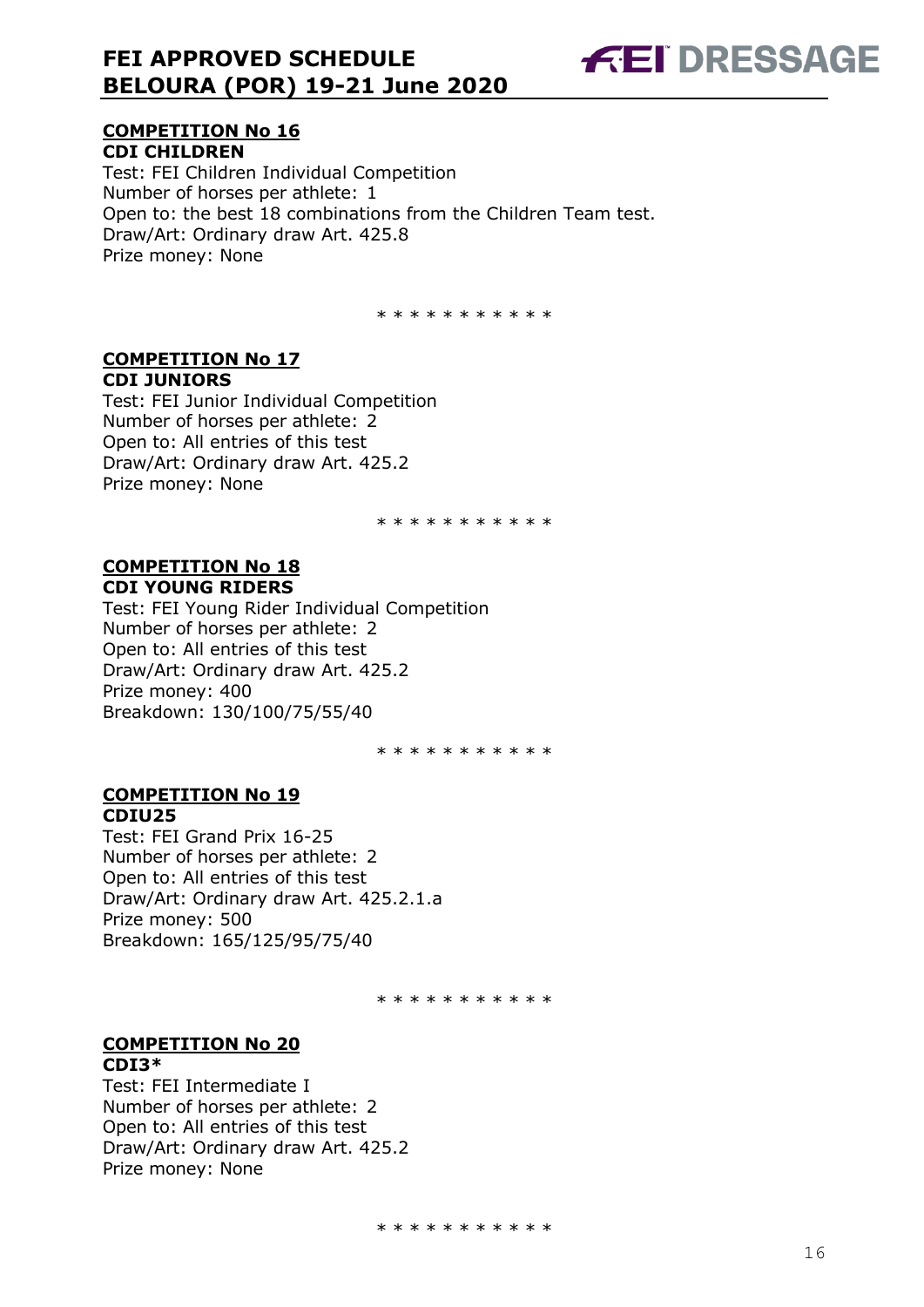

#### **COMPETITION No 21 CDI3\***

Test: FEI Intermediate B Number of horses per athlete: 2 Open to: All entries of this test Draw/Art: Ordinary draw Art. 425.2 Prize money: 500 Breakdown: 165/125/95/75/40

\* \* \* \* \* \* \* \* \* \*

#### **COMPETITION No 22 CDI3\***

Test: FEI Grand Prix Special Number of horses per athlete: 1 Open to and compulsory for the 15 best combinations from the Grand Prix (Competition nº 11). Draw/Art: Ordinary draw Art. 425.4 Prize money: 1200 Breakdown: 330/260/200/120/90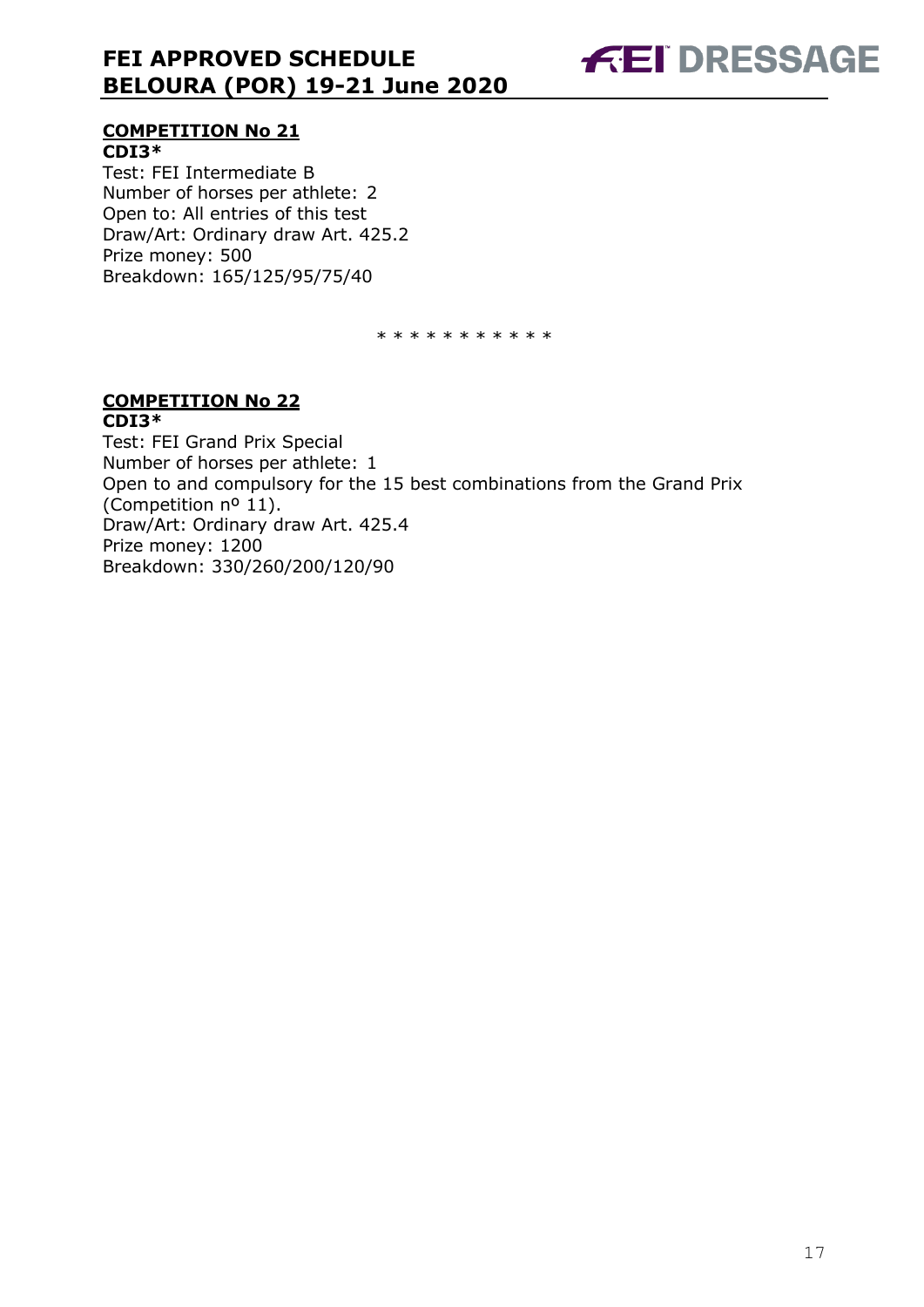

# **X. FACILITIES OFFERED**

#### **1.ATHLETES**

#### **Accommodation.**

Hotel: Pestana Sintra

Address: Quinta da Beloura, Rua Mato da Mina, nº19, 2710-692 Sintra

Telephone: +351 21 042 4300

At the expense of: The Organiser  $\Box$  or the Athlete  $\boxtimes$ 

#### **Meals.**

At the expense of: The Organiser  $\Box$  or the Athlete  $\boxtimes$ 

#### **2.GROOMS**

#### **Accommodation.**

Requests for accommodation must be sent with entries.

At the expense of: The Organiser  $\Box$  or the Athlete  $\boxtimes$ 

#### **Meals.**

At the expense of: The Organiser  $\Box$  or the Athlete  $\boxtimes$ 

**N.B.** Organiser's must provide proper sanitary conditions. The showering facilities should be sufficient for both male and female grooms with hot and cold water. Shower facilities as well as restrooms should at all times be in a state of cleanliness.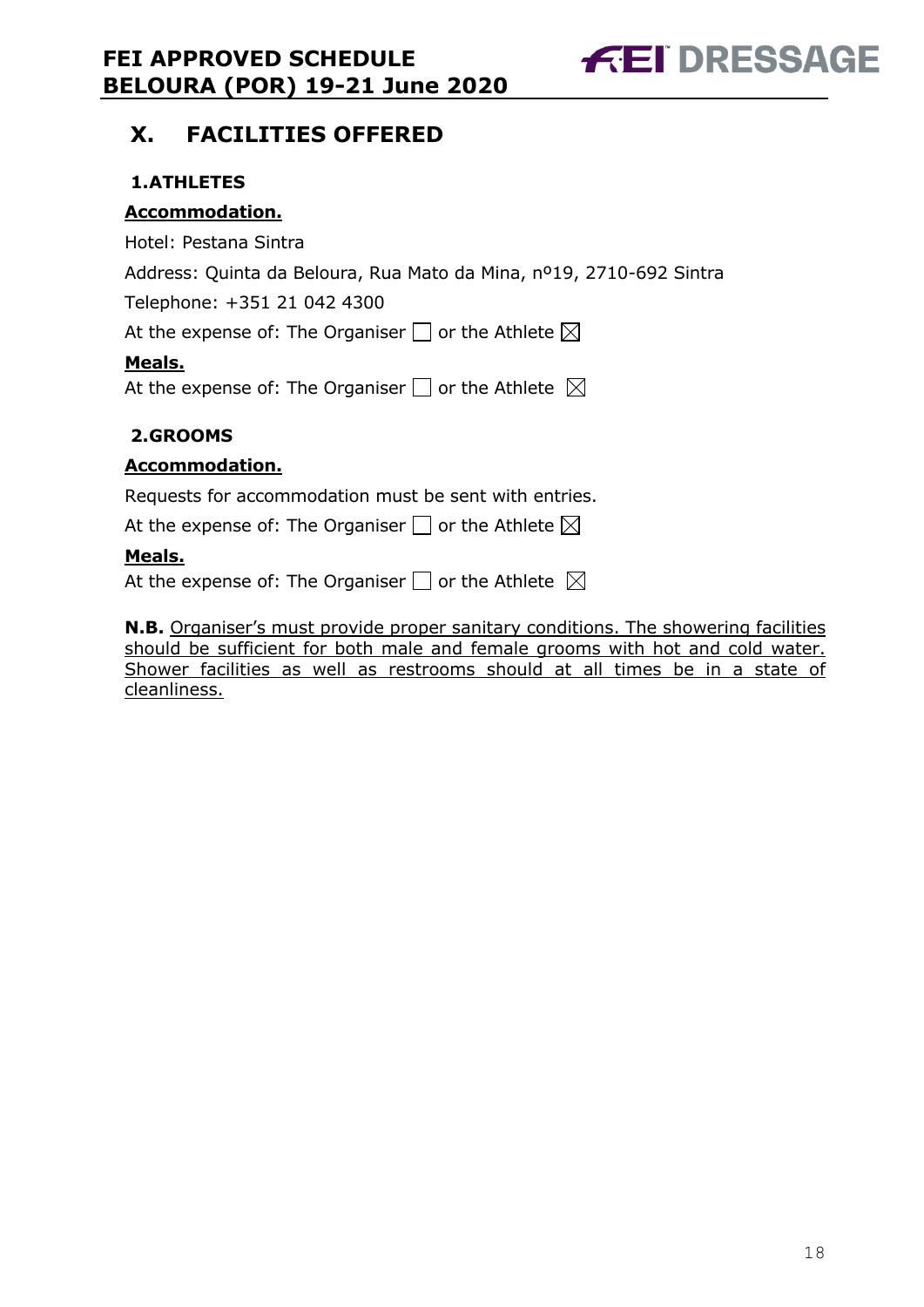# **XI. LOGISTICAL/ADMINISTRATIVE/TECHNICAL INFORMATION**

#### **1.DRAW**

Location of the draw: At the show office

#### **2.COMPETITION ARENA(S)**

| Total dimensions: | 100 x 60m (Competition arena - dimensions: $20 \times 60$ m) |
|-------------------|--------------------------------------------------------------|
| Type of Footing:  | Ebb & Flow (Silica sand and geotextile)                      |

#### **3.PRACTICE ARENA(S)**

| Total dimensions: | 100 x 60m (Competition arena - dimensions: $20 \times 60$ m) |
|-------------------|--------------------------------------------------------------|
| Type of Footing:  | Ebb & Flow (Silica sand and geotextile)                      |

#### **4.STABLES**

Size of boxes:  $3 \text{ m} \times 3 \text{ m}$  (minimum  $3 \text{ m} \times 3 \text{ m} + 20 \%$  3m  $\times$  4m)

#### **5.PAPERLESS JUDGING**

| Paperless Judging System:      | Yes $\boxtimes$ | $No$                    |
|--------------------------------|-----------------|-------------------------|
| Name Company / Contact person: |                 | Equievents / Rui Rosado |
| Contact email:                 |                 | geral@equievents.com    |

#### **6.SCORING PROVIDER / TIMING PROVIDER**

Will you use a FEI Certified Service Provider to manage the scoring and timing at your Event?

(The list of certified Service Providers is available here: https://inside.fei.org/fei/your-role/it-services/it-providers/list)

Yes  $\Box$  No  $\boxtimes$ 

Name of Company:

FEI Certified Service Provider ID number: If applicable

Contact person at Event:

Name: Rui Rosado

FEI ID number: 10135702

Contact email: geral@equievents.com

The FEI may require to be provided with real time results data feed of your events according to FEI requirements; in this case you and your provider will be informed accordingly.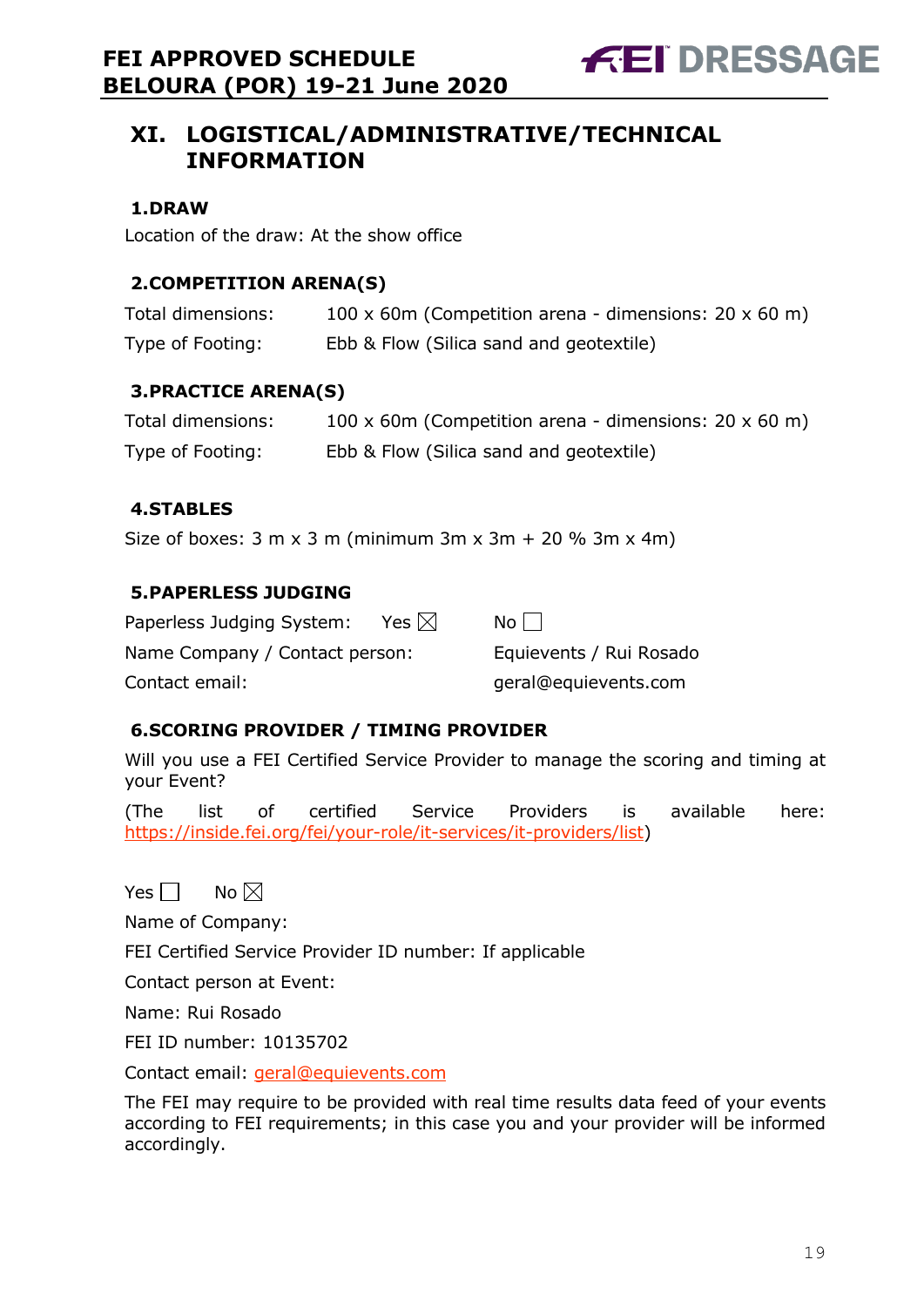

#### **7.AVERAGE SCORE / OPEN SCORING**

Average Score and Open Scoring: Yes  $\boxtimes$  No  $\Box$ 

## **8.OTHER TECHNOLOGY/SERVICE PROVIDER(S)**

Will you use other technology/service provider(s) at your Event?

Yes  $\neg$  No  $\neg$ Name of Company: Contact person: Name: FEI ID number: If applicable Contact email: Activity/Function: (i.e.: Accreditations, Stable Management, Camera system, Sensors, etc…)

## **9.PRIZE GIVING CEREMONY**

The number of athletes required to present themselves for the prize-giving ceremony of each competition is 3

### **10. ADVERTISING ON ATHLETES AND HORSES**

The athletes are authorised  $\boxtimes$  not authorised  $\Box$  to carry the logo of their personal sponsor. The Chief Steward will check that the advertising and publicity on athletes and horses complies with Article 135 of the General Regulations.

### **11. TICKETING**

Are you selling ticket for spectator to attend your event: Yes  $\Box$  No  $\boxtimes$ 

Name of your ticketing provider:

Web address to buy ticket:

### **12. BETTING**

Betting will be authorised by the Organiser. Yes  $\Box$  No  $\boxtimes$ 

### **13. TRANSPORT REIMBURSMENT HORSES / PONIES**

Transport expenses to be paid by:

The Organiser  $\Box$  at entries ber km or the Athlete  $\boxtimes$ 

### **14. WELCOME**

The time and date of arrival of athletes, horses and their means of transport must be given to the Organiser in order to facilitate them on arrival.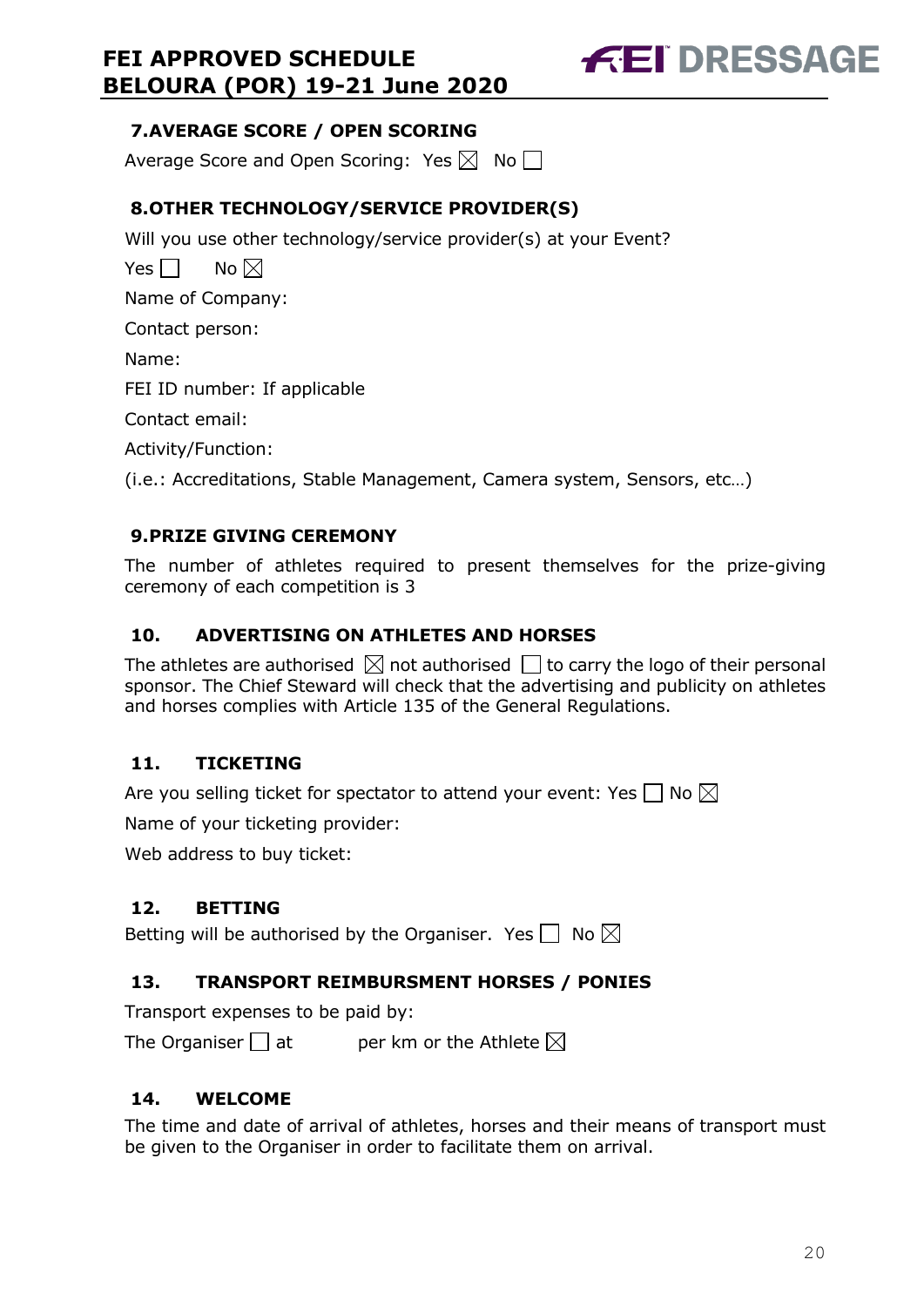#### **15. LOCAL TRANSPORTATION - ARRANGEMENTS FROM HOTEL TO SHOWGROUNDS**

- Walking distance  $\Box$
- Organiser Shuttle Service  $\Box$

Public Transport  $\boxtimes$  to be paid by the Organiser  $\Box$  or the Athlete  $\boxtimes$ 

If paid by Athlete approximate cost per round trip:

Taxi:  $\Box$  to be paid by the Organiser  $\Box$  or the Athlete  $\boxtimes$ .

If paid by Athlete approximate cost per round trip: 20€

Other:

# **16. ENTRY RIGHT TO SHOWGROUNDS/ACCREDITED PERSONS**

Entry right to the stable area acc. to FEI Veterinary Regulations Art. 1008-1009.

NUMBER ACCREDITED PERSONS:

| Athlete: |                                                                      |
|----------|----------------------------------------------------------------------|
| Partner: |                                                                      |
| Groom:   |                                                                      |
|          | Horse Owner: 2 two (2) accreditations per horse acc. to FEI Passport |
| Other:   | Extra accreditation: 50€ per accreditation/per person                |

# **17. SUSTAINABILITY**

Please consider the environment when organising an FEI Event. Please find useful information on FEI Sustainability here: http://inside.fei.org/fei/your-role/organisers/handbook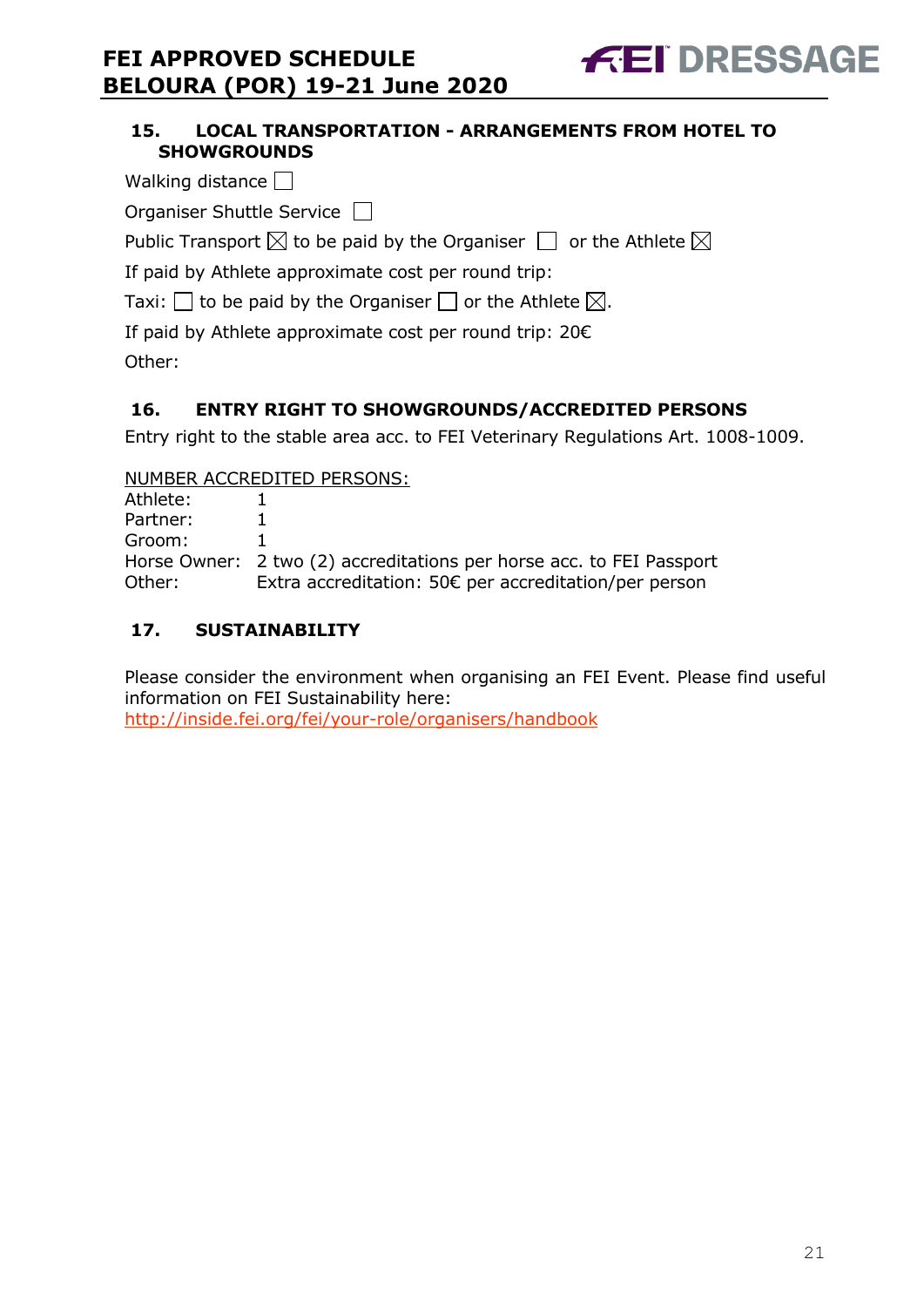

# **XII. VETERINARY MATTERS**

#### **1.CUSTOMS FORMALITIES**

| Name:          | Nuno Braamcamp                    |
|----------------|-----------------------------------|
| Address:       | Av. 25 Julho, 1200-868 Lisboa     |
| Telephone:     | + 351 213922040                   |
| Email:         | nuno.braamcamp@despachante.cdo.pt |
| Opening hours: | 10h - 17h                         |

#### **2.HEALTH REQUIREMENTS**

#### **GENERAL**

In accordance with the FEI Code of Conduct for the Welfare of the Horse it is imperative that all Horses at FEI Events are physically fit and free from infectious disease before being allowed to compete.

#### **ENTRY OF HORSES**

Required health tests and vaccinations: N/A Quarantine period: N/A Specimen Import Licence applied: N/A

#### **3.NATIONAL REQUIREMENTS**

Horses moved from other member states (or outside) must be accompanied by an Identification Document. Directive 2009/156/EC Regulation (EC 5041 2008). Health papers are required for horses coming to Portugal 1-Horses coming from the rest of Portugal Transport and health certificate 2-Horses from EU: International Transport certificate valid between EU members 3-Horses coming from the others countries: valid certificate which required any moment of import.Square for Organiser to include additional details if necessary

#### **4.PONIES**

FEI Veterinary Regulations, Chapter IX and Annex IX: For all Pony Events, Ponies must be available for Pony Measurement if requested by the FEI.

#### **5.INJURY SURVEILLANCE**

FEI Veterinary Regulations, Chapter VIII: Horses participating in FEI Events are subject to injury surveillance protocols; and in the event of fatality, a post mortem examination.

#### **6.TRANSPORT OF HORSES**

Horses must be fit to travel and be transported in suitable vehicles. Any government requirements for disease testing and control must be requested well in advance, to ensure that the horse is in compliance by the time of arrival at the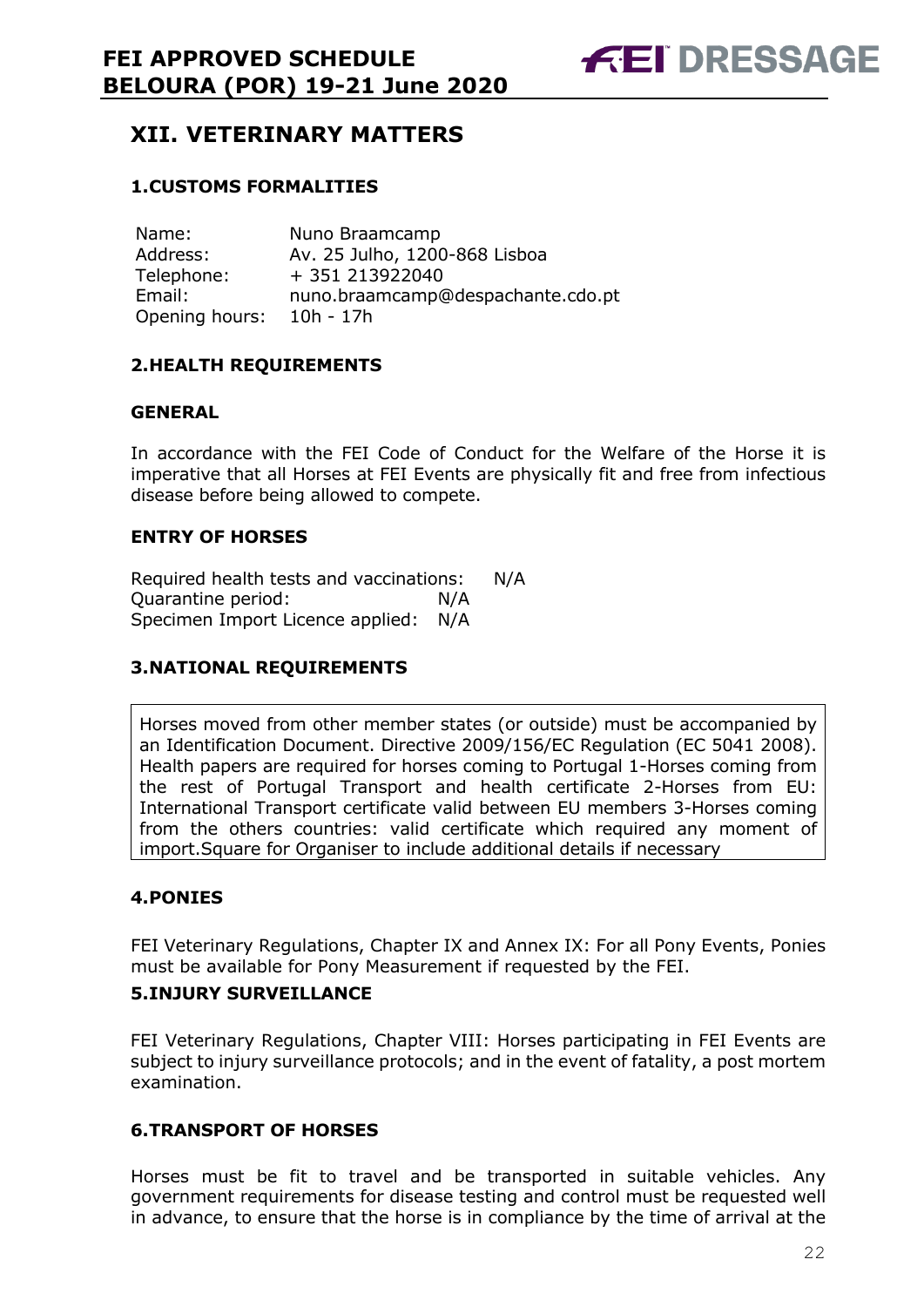**FEI DRESSAGE** 

border of the country where the Event is taking place. Athletes, or their representatives, have the responsibility to comply with national legislation in both their country of origin and the host nation of the Event. Where necessary athletes must contact local government authorities or veterinary advisors for information regarding animal health requirements and transport legislation. Within the European Union (EU), this includes EU Council Regulation (EC) No 1/2005 concerning the protection of animals during transport within the Member States of the EU.

#### **7.VENUE ARRIVAL INFORMATION & FITNESS TO COMPETE**

#### **7.1 PASSPORTS. FEI General Regulations Article 137**

#### **For all issues relating to FEI Horse Passports/FEI Recognition Cards please contact your National Federation.**

All Horses competing at FEI Events must be registered with the FEI.

FEI Passports or FEI Recognition Cards (for those Horses with a national passport approved by the FEI) are compulsory for FEI Events.

NB: Horses entered in CIMs in their country of residence are not required to have an FEI Passport or FEI Recognition Card but must be properly registered with the FEI and identifiable (GRs 137.2).

Athletes who do not present a Horse's Passport and/or Recognition Card, or one that is not correctly validated or fail to meet other passport requirements will be **subject to Sanctions in accordance with Annex VI of the FEI Veterinary Regulations** and may not be allowed to compete.

**NB** for Horses permanently resident in a Member State of the European Union: all Horses must have a national EU passport in compliance with EU Regulations to which a FEI Recognition card is applied. The exception to this being Horses in possession of an FEI passport which has been continually revalidated without interruption.

#### **7.2 VACCINATIONS - EQUINE INFLUENZA. FEI Veterinary Regulations Article 1003**

Horses competing at FEI Events must comply with the requirements for Equine Influenza vaccination in accordance with the Veterinary Regulations and as summarised below.

| <b>VACCINATION</b>    | <b>PROTOCOL</b>                                                 | <b>ELIGIBILITY TO ENTER</b><br><b>VENUE</b>   |  |
|-----------------------|-----------------------------------------------------------------|-----------------------------------------------|--|
| <b>Primary Course</b> | $1st$ Vaccination: day 0                                        | May compete 7 days after the                  |  |
|                       | 2 <sup>nd</sup> Vaccination: day 21-92                          | 2 <sup>nd</sup> Vaccination                   |  |
| <b>First Booster</b>  | Within 7 months of the $2^{nd}$<br>May compete for 6 months +21 |                                               |  |
|                       | vaccination of<br>the<br>Primary                                | days after the 2 <sup>nd</sup> vaccination of |  |
|                       | the Primary Course<br>Course                                    |                                               |  |
|                       | Must not compete in the 7 days                                  |                                               |  |
|                       |                                                                 | after receiving a vaccination                 |  |
|                       |                                                                 |                                               |  |
| <b>Boosters</b>       | MINIMUM: within one year of                                     | Must have been<br>vaccinated                  |  |
|                       | previous booster vaccination                                    | within 6 months $+21$ days                    |  |
|                       | IF COMPETING: must be in                                        | before arriving at the Event                  |  |
|                       | the 6 months $+21$ days of the                                  | Must not compete in the 7 days                |  |
|                       | booster previous vaccination                                    | after receiving a vaccination                 |  |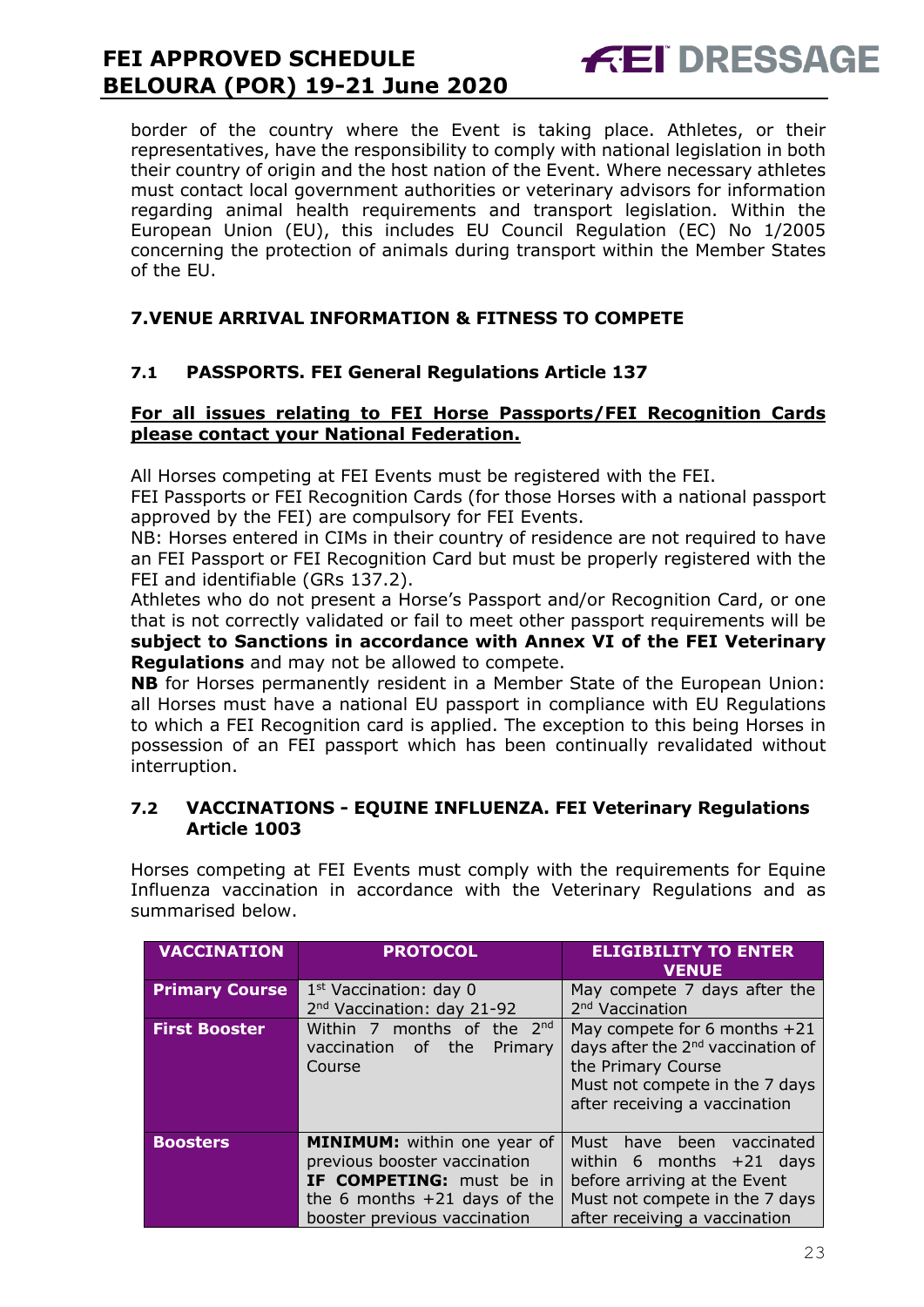

All FEI registered Horses intending to compete at FEI Events (including CIMs) must be vaccinated against Equine Influenza in accordance with these VRs. The exception being if the applicable domestic legislation prevents the use of Equine Influenza vaccines within the relevant territory

#### **7.3 EXAMINATION ON ARRIVAL. FEI Veterinary Regulations Article 1031**

On arrival at an Event venue, all Horses must undergo an examination by a veterinarian to confirm their identification from their passport and micro-chip ID (where present), their vaccination status and general health. To protect all horses attending events, any Horse with a questionable health status concerning vaccination, disease or other concerns, must be stabled within the isolation facilities provided by the Organising Committee pending a decision on entering the venue.

#### **7.4 HORSE INSPECTIONS. FEI Veterinary Regulations Articles 1034- 1042**

All Horses will be assessed for their fitness to compete during the Horse Inspection. Any Horse demonstrating questionable fitness may be referred to the Holding Box for further veterinary examination. Horses not deemed fit to compete by the Inspection Panel will not be permitted to compete.

#### **7.5 LIMB SENSITIVITY EXAMINATION. FEI Veterinary Regulations Articles 1048-1053**

All Horses are subject to examination under the protocol for abnormal limb sensitivity throughout the period of an Event. For Jumping that includes, but is not limited to, between rounds and before the Jump Off. For Endurance that includes, but is not limited to, pre-ride, during the ride and after the ride. Horses may be examined once or on multiple occasions during the Period of an Event. Horses may be selected for examination under the protocol randomly or they may be targeted. All Horses selected to be tested must submit promptly to the examination or are subject to immediate disqualification. There is no obligation to examine any specific number of Horses at an Event.

#### **8. EQUINE ANTI-DOPING AND CONTROLLED MEDICATION PROGRAMME (EADCMP). FEI Regulations, Chapter VII**

### **8.1 SAMPLING. FEI Veterinary Regulations Chapter VII**

All horses competing at FEI Events may be subject to sampling for the presence of Prohibited Substances in accordance with the Anti-Doping and Controlled Medication Regulations (EADCMRs). Horses may be selected for sampling in accordance with obligatory testing, targeted or random sampling procedures. Refer to FEI Financial Charges for details of fees relating to Equine and Human Anti-Doping program (EADCMP), which OCs/NFs have the right to charge to the athlete (applicable for all FEI events worldwide).

#### **8.2 ELECTIVE TESTING. FEI Veterinary Regulations Article 1058**

Elective Testing may be carried out prior to an Event to check for the presence of Prohibited Substances. Please refer to https://inside.fei.org/fei/cleansport/horses for information and details.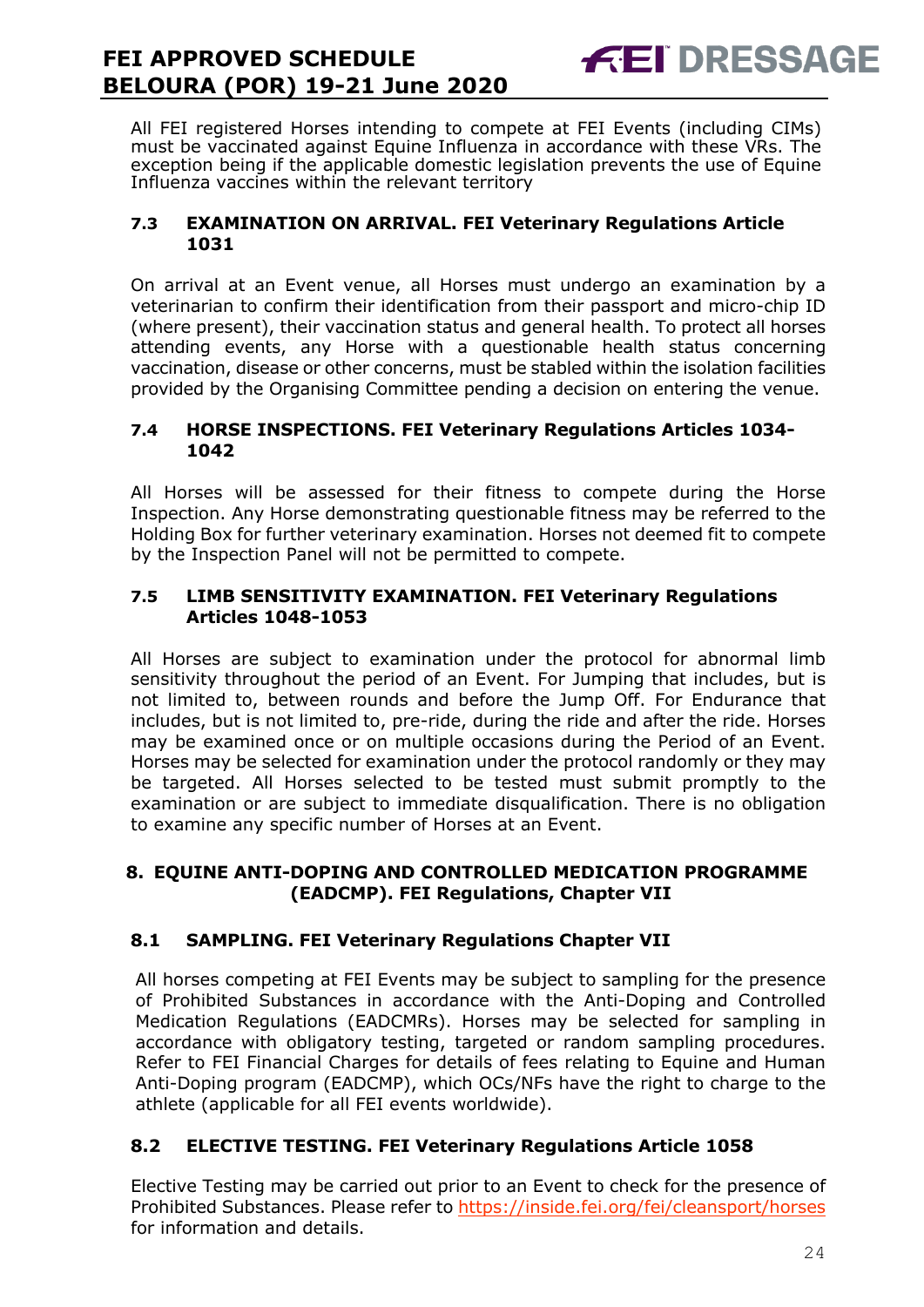# **XIII. HUMAN ANTI-DOPING**

Athletes can be tested at any FEI Event, by the FEI or by other Anti-Doping Organisations with Testing jurisdiction. Organisers will have the responsibility to provide facilities and staff/volunteers to facilitate such Testing if requested by the FEI as outlined in article 22.3 of the FEIs' Anti-doping Rules for Human Athletes (ADRHA).

The ADRHA rules are published on the FEI's website at http://inside.fei.org/content/anti-doping-rules

# **XIV. ADDITIONAL INFORMATION**

#### **1.INSURANCES AND NATIONAL REQUIREMENTS**

Equestrian sports involve inherent dangerous risks. To the greatest extent permitted by law, the FEI and the FEI Event Organiser shall NOT be liable for any damages relating to loss of property or injury of any kind to Athletes, Owners, Support Personnel or Horses at or in connection with an FEI Event and the FEI expressly excludes all such liability.

#### **1.1 ATHLETES, OWNERS AND SUPPORT PERSONNEL**

#### **1.1.1 Personal Accident and Health Insurance**

It is your responsibility as an Athlete/Owner/ Support Personnel to ensure that you have adequate personal accident insurance in place to cover your participation at FEI Events and in particular to insure against any personal injury or medical expenses arising from an accident, injury or illness which may occur at a FEI Event.

You should check with your National Federation to confirm if your National Federation's insurance policy (if any) covers personal accidents and/or illnesses which may occur when you are attending at/participating in FEI Events.

If your National Federation does not have a personal accident/health insurance policy or if the National Federation's insurance policy does not cover personal accident or health claims, then you should obtain your own personal accident and health insurance policy to cover your attendance/participation at FEI Events.

#### **1.1.2 Personal Property Insurance**

You should also ensure that you are insured against property loss, theft or damage which may occur at an FEI Event.

Again, the advice is to check with your National Federation to confirm if they have an insurance policy in place which would cover you in case of such property loss, theft or damage. If not, then you should obtain your own personal property insurance to cover such situations.

#### **1.1.3 Press Equipment**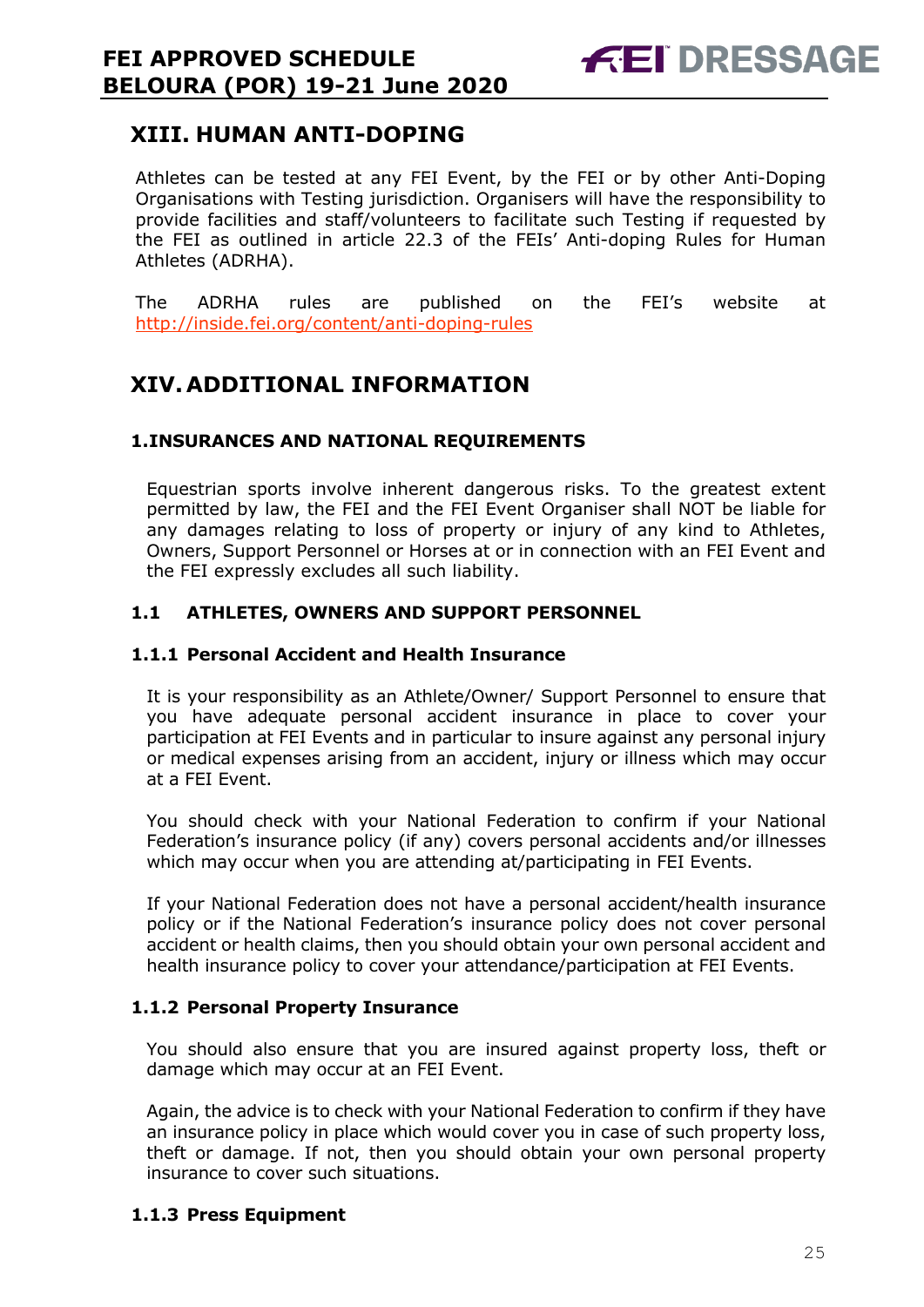Press equipment and other items left in the Press workroom, Press lockers, the Press Tribune or anywhere on the showgrounds are left entirely at the owner's risk. The Organising Committee does not accept any responsibility for any loss or damage to such equipment or items. Members of the Press are advised not to leave any equipment or personal items unattended.

**FEI DRESSAGE** 

#### **1.2 ATHLETES AND OWNERS**

#### **1.2.1 Third Party Liability Insurance**

As an Athlete/Owner you are personally responsible for damages to third parties caused by you, your employees, Support Personnel, your agents or your Horses. You are, therefore, strongly advised to take out third-party liability insurance providing full coverage in relation to FEI Events at home and abroad, and to keep the policy up to date.

The FEI and the Organiser will NOT be responsible for any damage caused to third parties by you, your employees, Support Personnel, your agents or your Horses.

#### **1.2.2 Additional Liability Information**

N/A

#### **1.2.3 Horse Insurance**

As an Owner you should ensure that your Horses are adequately insured against any injuries or illnesses they may sustain while participating at a FEI Event.

#### **2.PROTESTS/APPEALS**

To be valid, all Protests and Appeals must be made in writing and accompanied by a deposit of CHF 150.- or equivalent. Protest and appeal forms are available on the FEI website: Protest: http://inside.fei.org/sites/default/files/FEI%20Protest%20Form.pdf Appeal: http://inside.fei.org/sites/default/files/FEI%20Appeal%20Form.pdf

#### **3.DISPUTES**

In the event of any discussion concerning the interpretation of the schedule (in translated languages), the English version will be decisive.

#### **4.MODIFICATION TO SCHEDULE**

In exceptional circumstances, together with the Approval of the Chefs d'Equipe, host NF delegate, if any, and the Ground Jury, the OC may change the schedule in order to clarify any matters arising from an omission or due to unforeseen circumstances. Any such changes must be notified to all Athletes and Officials as soon as possible and they must be reported to the FEI by the Foreign Judge.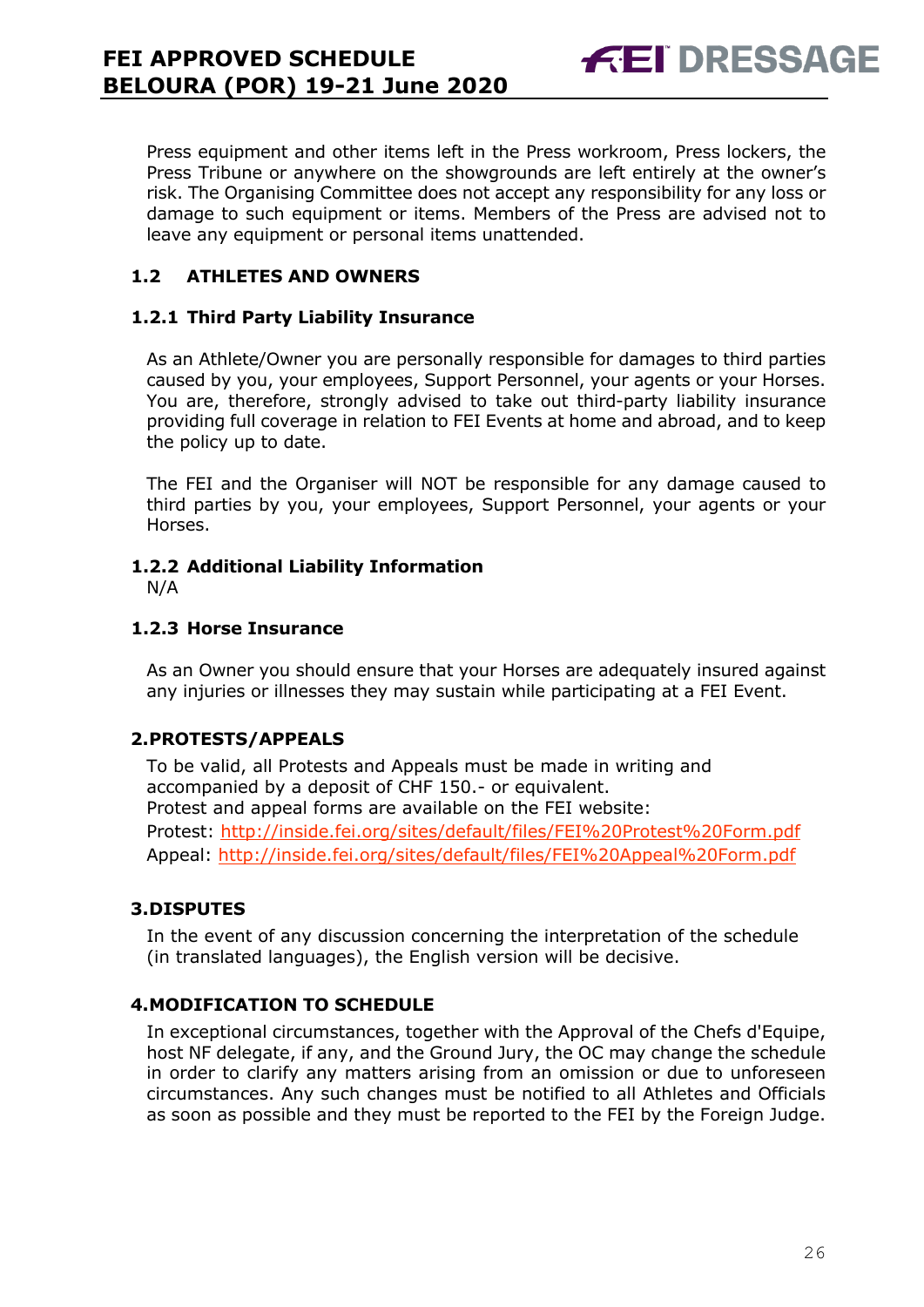#### **5.ADDITIONAL INFORMATION FROM THE ORGANISER**

#### 5.1. DOGS

All dogs must be leashed and affixed to a human or stationary object on the showground and in the stable area. Violation of this rule will incur a fine of CHF 100 per offence and, in case of repeated offence at the Event, may lead to exclusion from the Venue (Art. 109.13 General RG)

5.2

Smoking is not allowed in the stables.

#### **Age of Athletes and Horses according to the Event's Category:**

| <b>Event's Category</b>               | <b>Age of Athletes</b>                                   | <b>Age of Horses</b>      |
|---------------------------------------|----------------------------------------------------------|---------------------------|
| <b>Grand Prix/Grand Prix Special/</b> | As of 16 <sup>th</sup> year                              | Min 8 y.o.                |
| <b>Grand Prix Freestyle/</b>          |                                                          |                           |
| Intermediate II/Intermediate          |                                                          |                           |
| A/ Intermediate B                     |                                                          |                           |
| <b>Prix St. Georges/Intermediate</b>  | As of 16 <sup>th</sup> year                              |                           |
| I/ Intermediate I Freestyle           |                                                          | Min. 7 y.o.               |
| CH-Y/CDIY/CDIOY                       | As of $16th$ year to end $21st$ year                     | Min. 7 y.o.               |
| CH-J/CDIJ/CDIOJ                       | As of $14th$ year to end $18th$ year                     | Min. 6 y.o.               |
| CH-P/CDIP/CDIOP                       | As of $12th$ year to end $16th$ year                     | Min. 6 y.o.               |
| CH-Ch/CDICh/CDIOCh                    | As of 12 <sup>th</sup> year to end 14 <sup>th</sup> year | Min. 6 y.o.               |
| CH-U25/CDIU25/CDIOU25                 | As of $16th$ year to end $25th$ year                     | Min. 8 y.o.               |
| <b>CDIAm</b>                          | As of 26 <sup>th</sup> year                              | Min. 7 y.o.               |
|                                       |                                                          | Medium tour Min. 8 y.o.   |
| <b>CDIYH</b>                          | As of $16th$ year                                        | Min. 5 y.o. - Max. 7 y.o. |
| CH-M-YH-D                             | As of 16 <sup>th</sup> year                              | 5y.0.76y.0.77y.0.         |
|                                       |                                                          |                           |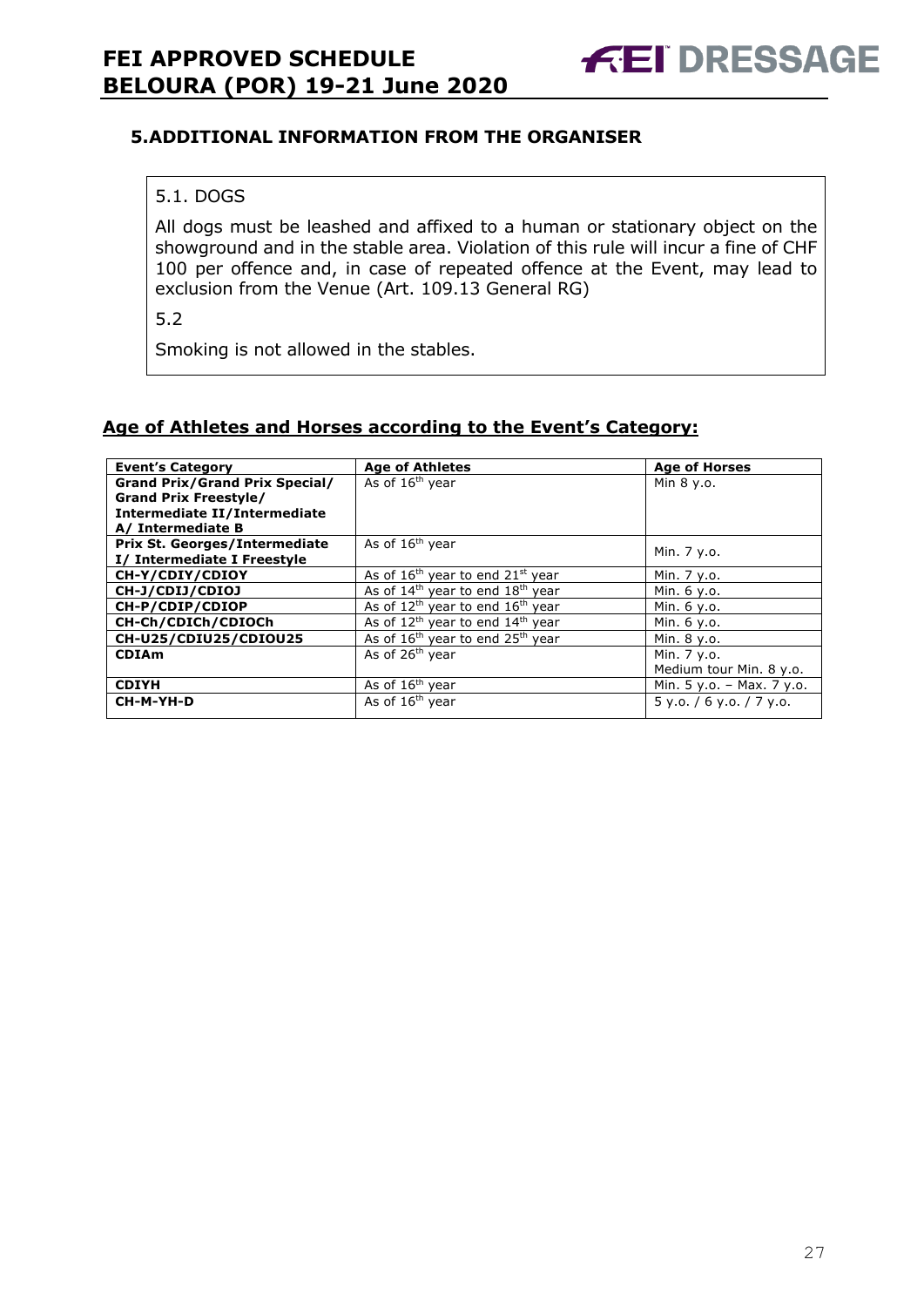

#### **DEDUCTIONS FROM PRIZE MONEY AT COMPETITIONS:**

Full details of any deductions from prize money must be outlined in the schedule. This includes government taxes. If it is necessary for Organisers to deduct such taxes, they must provide participants with an official form indicating the amount of tax deducted.

The tax form must be provided to the athletes upon arrival and returned to the Organiser prior to departing.

Portuguese VAT on prize money will be in accordance with latest regulation on the subject

#### **IMPORTANT**

#### **The total amount of prize money shown for each Competition in the schedule must be distributed. (FEI General Regulations articles 127 and 128)**

The value of the 1st prize must not exceed 1/3 of the total prize money announced for the competition. Distribution of prize money: distributed to 25 % of participants. If there are between 5 and 19 athletes in the competition, min 5 prizes must be distributed.

If there are 4 or less athletes in the competition, the table below applies.

| Number of            |     | 2   | 3   | 4   | From 5 and                                                 |
|----------------------|-----|-----|-----|-----|------------------------------------------------------------|
| <b>Starters</b>      |     |     |     |     | above                                                      |
| $1^{\rm st}$         | 33% | 33% | 33% | 33% | All the                                                    |
| 2 <sub>nd</sub>      |     | 25% | 25% | 25% | prize                                                      |
| 3 <sup>rd</sup>      |     |     | 20% | 20% | money                                                      |
| 4 <sup>th</sup>      |     |     |     | 15% | scheduled                                                  |
| Total<br>distributed | 33% | 58% | 78% | 93% | must be<br>distributed<br>among all<br>placed<br>athletes. |

The amount to be given to each athletes must be stated in the schedule.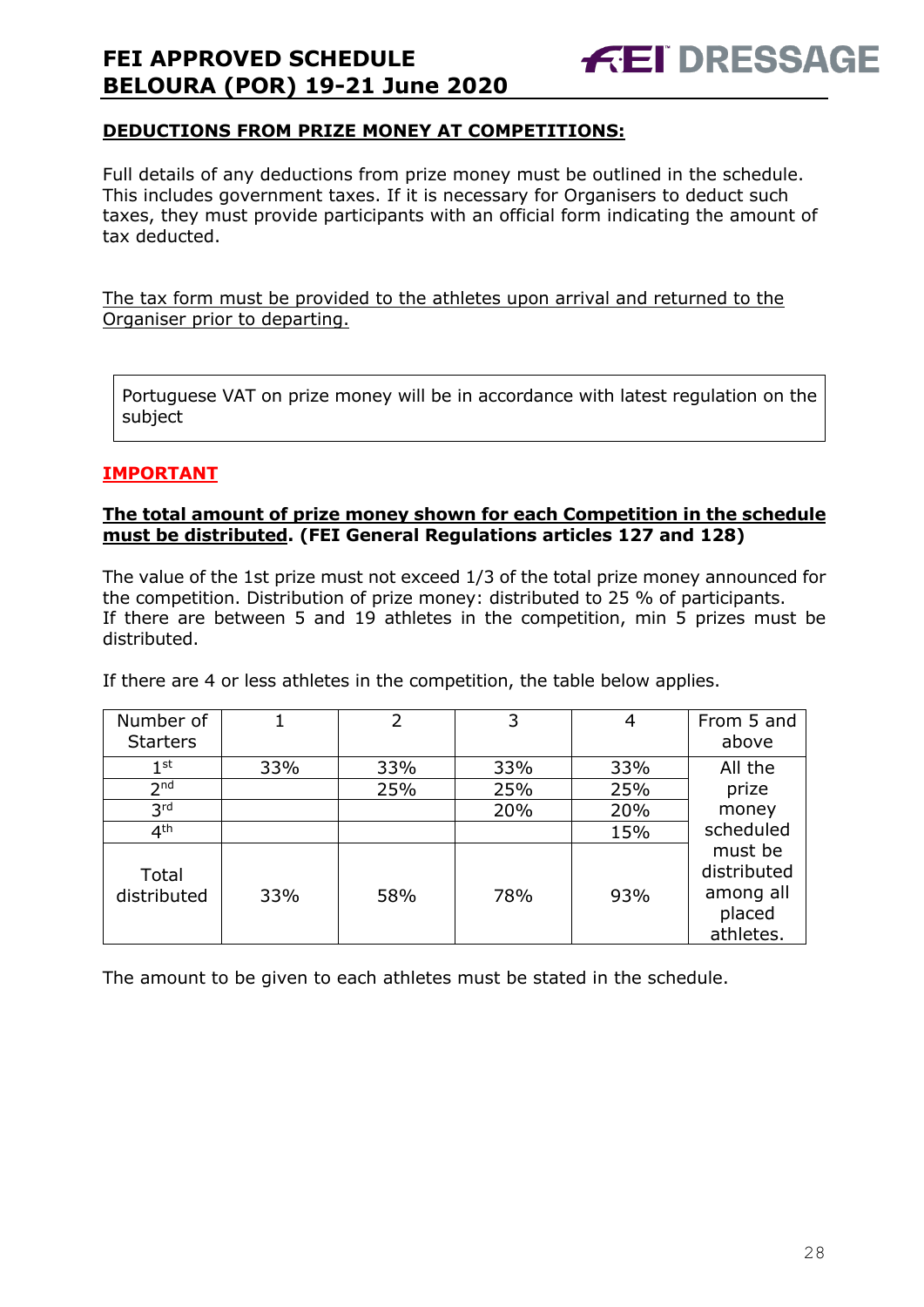**FEI DRESSAGE** 

# **XV. ANNEXES**

#### **1.FEI Entry System**

Please fill the form below in order to provide you and the other members of your committee or your IT Providers access to the FEI Entry System.

| FEI $ID^1$ :                                   | 10212424                                      |                      |  |
|------------------------------------------------|-----------------------------------------------|----------------------|--|
| Name*:                                         | Matos                                         |                      |  |
| First Name*:                                   | Pedro                                         |                      |  |
| E-Mail*:                                       | eventos.belouracentrohipico@gmail.com         |                      |  |
| Access Rights*:                                | $\boxtimes$ Admin <sup>2</sup><br>Consult $3$ |                      |  |
| FEI $ID^1$ :                                   | 10212432                                      |                      |  |
| Name*:                                         | Miranda                                       |                      |  |
| First Name*:                                   | Gonçalo                                       |                      |  |
| E-Mail*:                                       | goncaloabm@hotmail.com                        |                      |  |
| Access Rights*: $\boxtimes$ Admin <sup>2</sup> |                                               | Consult <sup>3</sup> |  |
| FEI $ID^1$ :                                   |                                               |                      |  |
| Name*:                                         |                                               |                      |  |
| First Name*:                                   |                                               |                      |  |
| E-Mail*:                                       |                                               |                      |  |
| Access Rights*:                                | Admin <sup>2</sup>                            | Consult <sup>3</sup> |  |

<sup>1)</sup> If already have an FEI user account.

<sup>2)</sup> Provide you the required access to manage entries and substitutions and download entries/lists.

<sup>3)</sup> You are just able to consult and download the entries/lists.

\*) Mandatory Fields